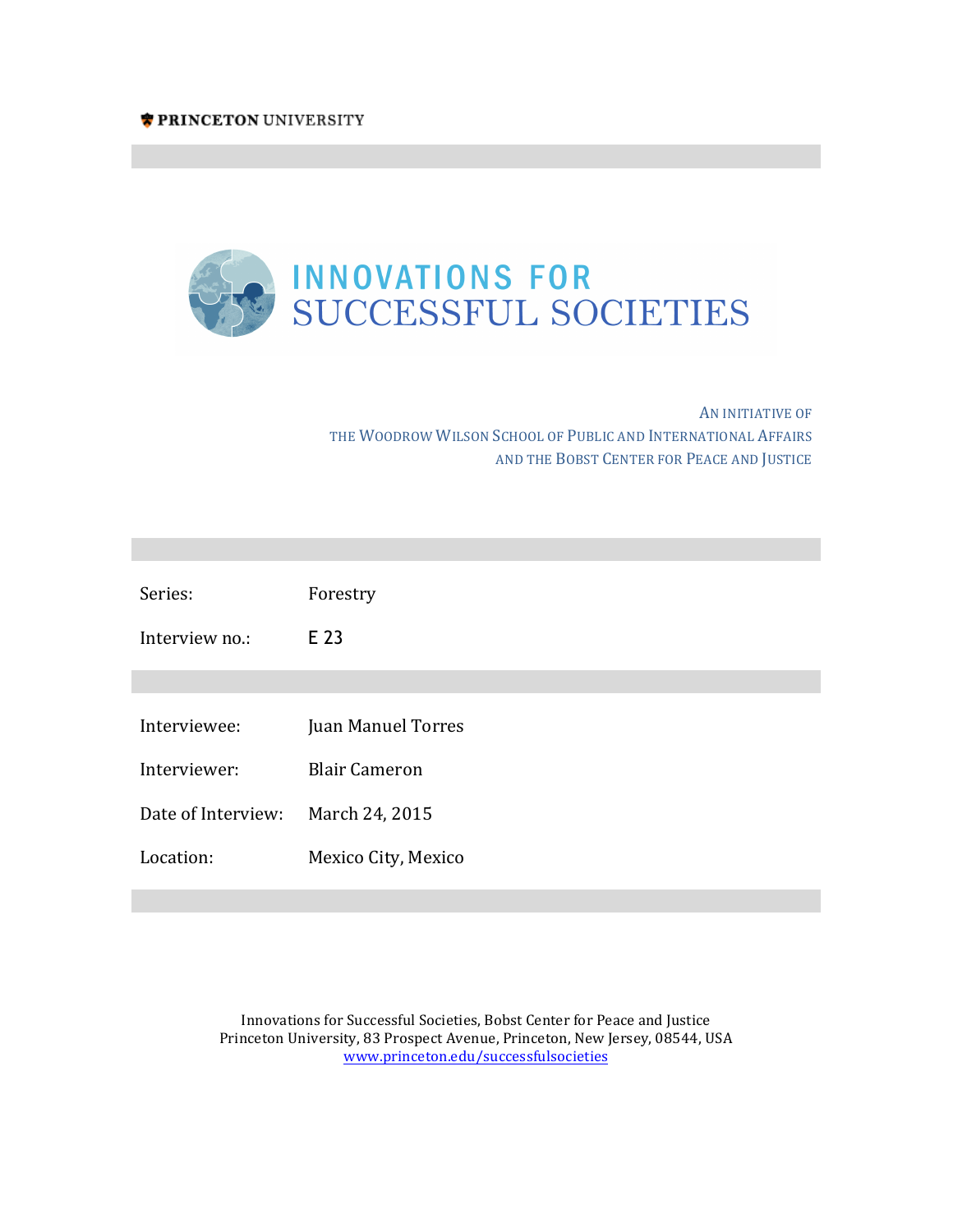- $\mathcal{L}_\text{max}$  , and the contribution of the contribution of the contribution of the contribution of the contribution of the contribution of the contribution of the contribution of the contribution of the contribution of t CAMERON: This is Blair Cameron with Innovation for Successful Societies. It is the  $24<sup>th</sup>$  of March 2015, I am in Mexico City with Professor Juan Manuel Torres. Thank you very much for joining me, Professor Torres. To begin, could you tell me about your first introduction to when were you first working on the idea?
- *TORRES: The idea came about the year 1999. We were helping different parties in Mexico to develop sort of an environmental platform for the political process in the year 2000. In the year 2000 when the PAN (Partido Acción Nacional/ National Action Party) Party won the election, there was a team involved directly with the design of several environmental instruments to continue with the very successful policy during the previous administration in the environmental area.*

*One of the main topics that this winning party wanted to put into the political instruments was the PES (Payment for Environmental Services Program) and the leader at the time of this working team was the former Minister of Environment and he asked us, a group of three people, to put together a program for PES.* 

- CAMERON: Who was that?
- *TORRES: Sorry, it will come to me.*
- CAMERON: Okay.
- *TORRES: So the group of three that were working on this was Carlos Munoz Pina, Alejandro Navara and myself. Carlos was still a student at Berkeley at that time and he finished, and he got involved in the team in late 2000.*
- CAMERON: So Victor Lichtinger was—.
- *TORRES: Victor Lichtinger was there.*
- CAMERON: So he was the Environment Minister at the time?
- *TORRES: No, he was the leader of that team on the study of environmental policy instruments to be applied in Mexico in the first PAN administration and then he became the Minister of Natural Resources and Environment.*
- CAMERON: So after the team had designed this policy and built support for it, what was your role then?
- *TORRES: Well, we put together a pilot project basically. We asked for help from some professors in Berkeley, Alain de Janvry and Elisabeth Sadoulet, and we asked also for help from guys like Stefano Pagiola at the World Bank. A couple of friends in Costa Rica gave us a lot of help in the design of the program.*
- CAMERON: Who were the friends from Costa Rica?
- *TORRES: One was Manrique Rojas, he is a Costa Rican working at the University of Las Americas in Puebla at that time. I don't know where he is now. The other guy was a guy from Costa Rica. He was actually one of the first involved in the design of the PES program in Costa Rica. I don't remember his name. It was a long time ago. Renzo is his name; I don't remember the last name.*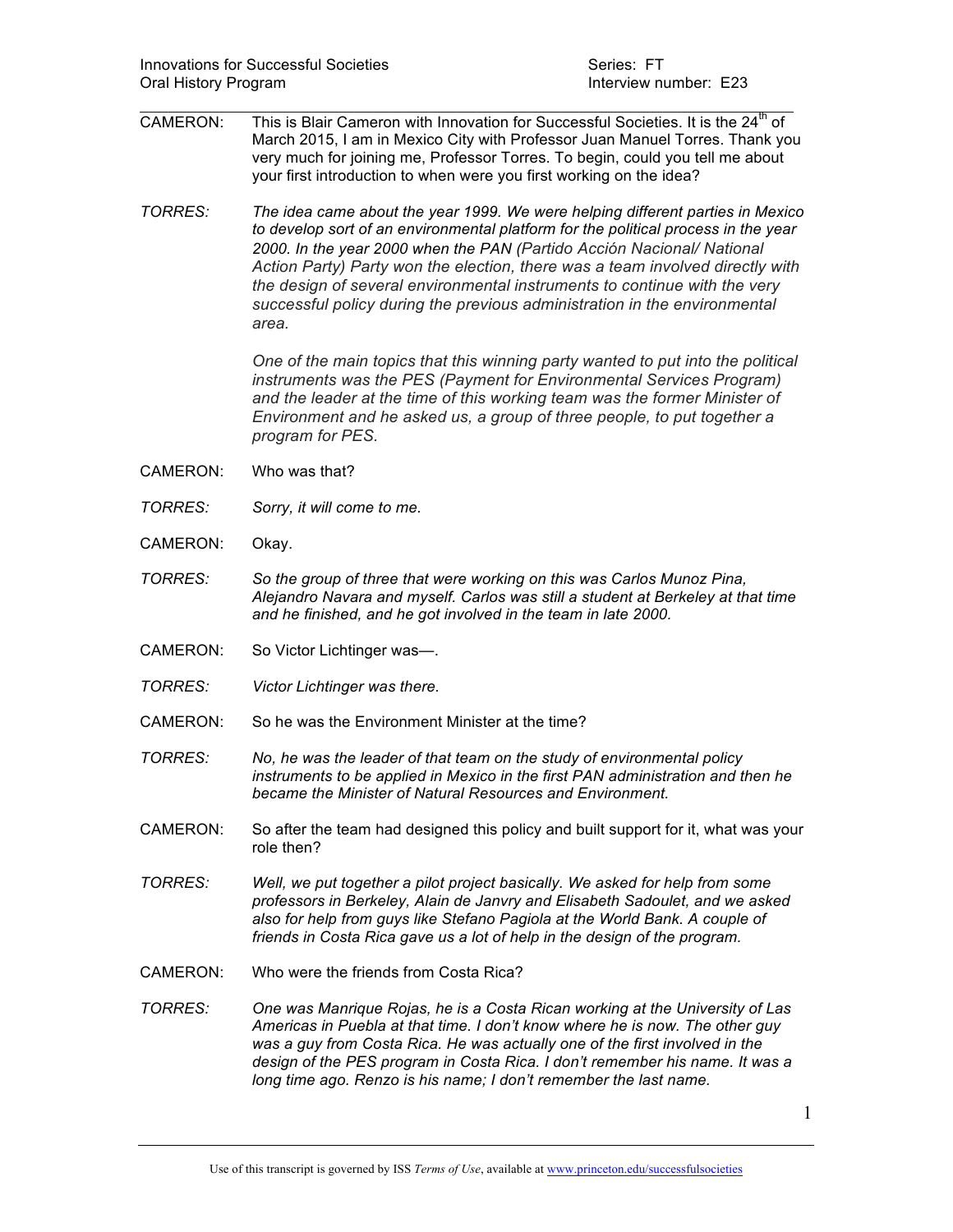## CAMERON: Okay.

*TORRES: We basically thought about having a pilot project. Thinking as a researcher, you try to have an experimental design, testing different conditions, site conditions, forest conditions and social conditions, and different pricing, pricing mechanisms. That was the first idea in putting together that part of the project.* 

 $\mathcal{L}_\text{max}$  and  $\mathcal{L}_\text{max}$  and  $\mathcal{L}_\text{max}$  and  $\mathcal{L}_\text{max}$  and  $\mathcal{L}_\text{max}$  and  $\mathcal{L}_\text{max}$ 

*So when the administration started in the year 2000 Victor asked me to become sort of a director of forestry in the administration. By that time I didn't want to get into the public administration in Mexico so I rejected that offer.* 

- CAMERON: Was he asking you to be Director of CONAFOR (National Forest Service /Comision Nacional Forestal) then?
- *TORRES: No, CONAFOR didn't exist at that time. It was a sort of the director of the Forestry Department, something like that.*
- CAMERON: Why did he choose you? Why did he want you?
- *TORRES: Maybe because of my profile. I was the forester among the group of those three.*
- CAMERON: Okay.
- *TORRES: Probably that was the reason. Then the project—Carlos Munoz took the project. He accepted the invitation of Victor Lichtinger to become sort of the director of environmental policy and economics at INE (National Institute of Ecology/Instituto Nacional de Ecología) and he took the project and he started to sell it to different institutions. The main problem at that time was there was no budget to finance the project at the beginning.*

*So we started—I helped also to put together a project for the World Bank but somehow they didn't accept it. Carlos and Victor Lichtinger started to sell the project to different institutions.* 

- CAMERON: So you approached the World Bank really early on to support the project in 2001?
- *TORRES: In the years 2000 and 2001. I remember even that we proposed some sort of interaction between the Mexico Oportunidades Program, the poverty program and this new program at the time, PES. It was an interesting design at the time I remember. But we didn't have any success.*

*Then in 2002 a group of people under the leadership of Alberto Cardenas started to work on building CONAFOR. CONAFOR started to work in 2003 and basically they got the idea, they bought all the concepts and everything, and Alberto Cardenas was very successful in selling the project to CONAGUA, the National Commission for Water. They convinced some part of the Congress to approve a change in the law of water rights to transfer, if I remember well, 300 million pesos a year from those rights to CONAFOR to be spent in this pilot for PES.* 

*So CONAFOR started in 2003 and the program under CONAFOR started, if I remember well, in that year. They asked me to help them in defining the beneficiaries for the first time. They were in a rush at that time to spend the money as in any administration, to spend the money that fiscal year. You have to*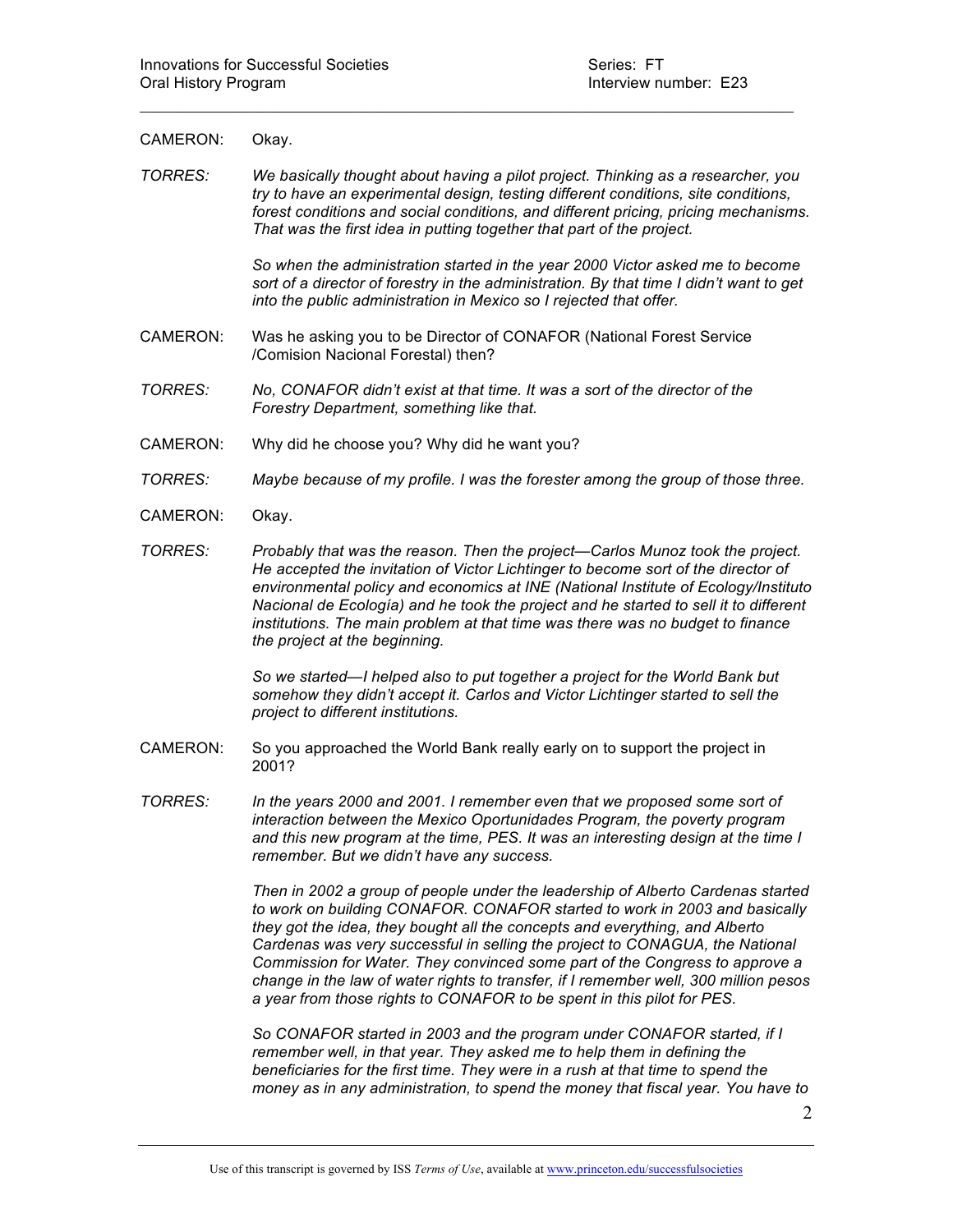*give it back to the Federal Reserve, into the treasury. They were in a rush to spend the money. So they designed some very simple rules and they started to spend the money just with the traditional beneficiaries: basically the people that used to have forest management plans and used to have a lot of relation with CONAFOR and the forestry department.* 

*So that was the reason why at the beginning the PES program was very biased in the north and the central part of the country with the tradition of beneficiaries of forestry. That was the main reason.* 

CAMERON: Why was the south more excluded? Is it because it is poorer or less connected or what?

 $\mathcal{L}_\text{max}$  and  $\mathcal{L}_\text{max}$  and  $\mathcal{L}_\text{max}$  and  $\mathcal{L}_\text{max}$  and  $\mathcal{L}_\text{max}$  and  $\mathcal{L}_\text{max}$ 

- *TORRES: No, because they basically focused on the areas where traditional forestry was found.*
- CAMERON: And traditionally there is not as much forestry in the south?
- *TORRES: Yes.*
- CAMERON: And what was your role after the first—?
- *TORRES: After they started?*
- CAMERON: Yes.
- *TORRES: I never agreed on the way they put it together.*
- CAMERON: Tell me about that.
- *TORRES: Well at that time I thought the money should be spent in a better way, by trying to define some criteria for preventive deforestation and something like that, instead of just being in a rush to spend the money.*
- CAMERON: Did you have any sort of influence at CONAFOR? Could you speak to Cardenas or people?
- *TORRES: No, not at the time. There was a program in 2004 called Montanes Prioritarias, Priority Mountains. They said, "Well, let's start spending the money on these mountains." I said, "Well it's okay, the Priority Mountains, but we should find the best way to spend the money. I don't think that would be the best way to do it. There are no criteria for the definition of Priority Mountains." So if you check the distribution for spendings they are basically on these Priority Mountains, especially in the northern and central part of Mexico.*

*While we knew at that time that the huge programs of deforestation were located in the southern part of the country, no money was allocated in that part of the country. So at that time I said "Well, I think they have a policy very different from what I thought should be the one." Basically I collaborated somehow with Carlos*  in the definition of some things. Carlos at that time also didn't agree with much of *the things they were doing. I think he started to separate from the operation of the program until perhaps 2005 and 2006 when they made CONAFOR.*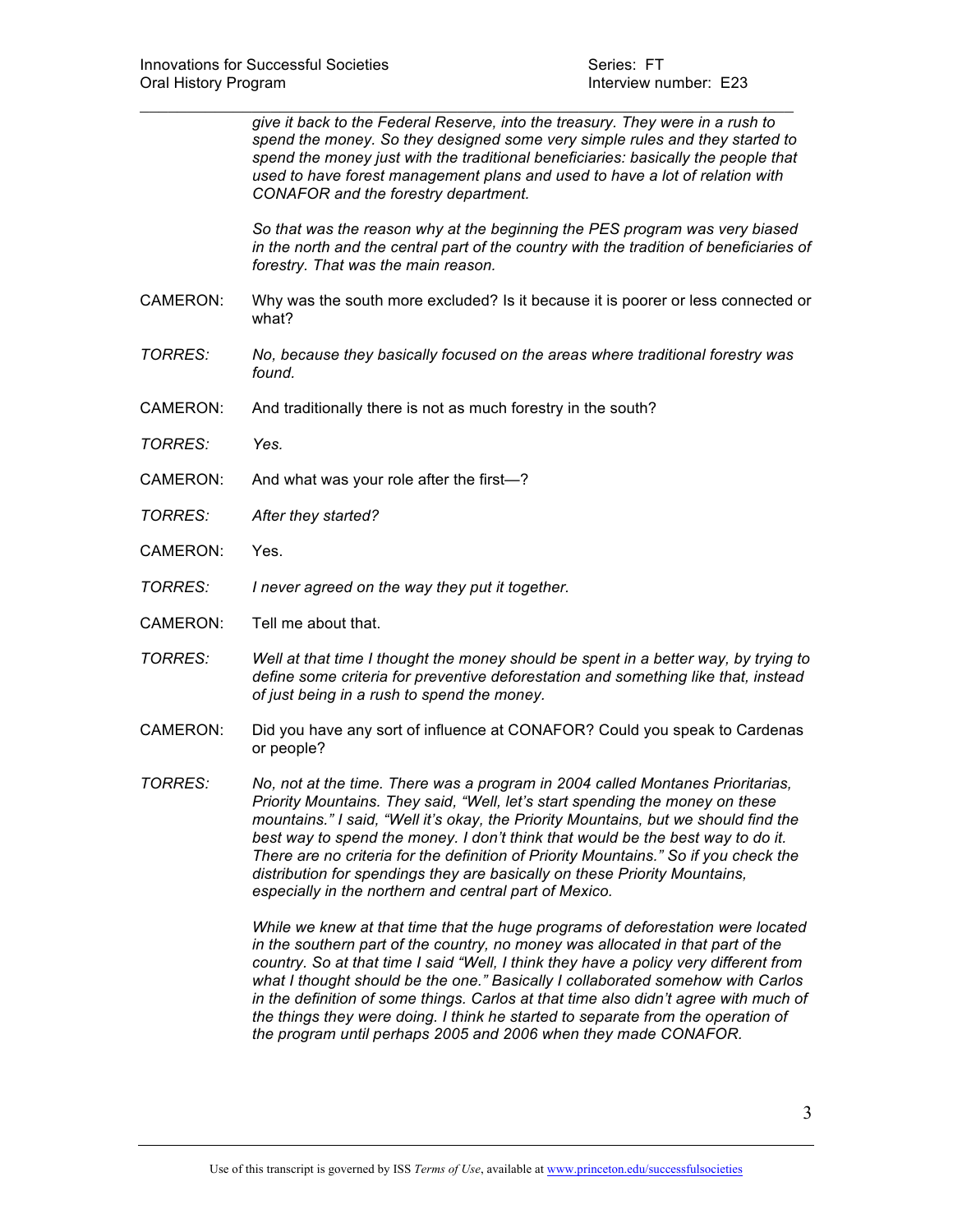*They didn't ask for the participation of Carlos at that time. So the three of us who started the project basically got separated by the year 2004, 2005 or 2006, something like that.* 

CAMERON: Was that because you were trying to change the way they were operating?

 $\mathcal{L}_\text{max}$  and  $\mathcal{L}_\text{max}$  and  $\mathcal{L}_\text{max}$  and  $\mathcal{L}_\text{max}$  and  $\mathcal{L}_\text{max}$  and  $\mathcal{L}_\text{max}$ 

- *TORRES: Yes, I think there were so many good things that happened in this period. Probably many people were disagreeing on the way they started spending money. The good thing that happened is that they opened the possibility to having a discussion among different stakeholders to define where the money should be put. They had this idea of creating the consejo (technical committee) for the definition of what should be the priority areas, how to define the way to spend the money.*
- CAMERON: This is the technical committee?
- *TORRES: The technical committee, yes. I think that was very good. It was very good because they opened the space for having discussions on this and many more people were integrated.*
- CAMERON: This is when Mr. (Leonel) Iglesias was the CONAFOR manager.
- *TORRES: Yes, he was there, on the committee. I think he was the one who started that, because of the pressure of all the stakeholders. For the administrator, it was difficult to recognize its importance.*
- CAMERON: So then when did you become involved again with CONAFOR?
- *TORRES: Then in 2009 there was a problem with the current, at that time, director of CONAFOR—.*
- CAMERON: Can you tell me a little bit about that?
- *TORRES: It was probably because basically CONAFOR at that time had an administration problem. They were having trouble handling the numbers. It was basically a problem of handling the inventory and where the money was, the history of all the*  payments and all that. It was basically an administration problem; I don't think it *was a problem of somebody stealing money or something like that. Just keeping the records was a problem. There was a scandal of some money that was allegedly missing in the state of Chiapas and that money was supposed to be delivered for the reforestation of some area. The scandal came and the director had to resign.*

*That was the beginning of the year 2009 and by August of that year I had the invitation to talk to the president about what would be the future of CONAFOR, if I had some ideas and all that. The president was very sensitive of all this topics.* 

- CAMERON: This is Mr. (Felipe) Calderón?
- *TORRES: Mr. Calderón, yes. I have to say that he knew and knows a lot of the topic.*
- CAMERON: How did you come to be at the table with Mr. Calderón talking about this?
- *TORRES: He was interviewing a lot of people before deciding who would be in charge of CONAFOR. I was perhaps the twentieth person called to be interviewed. He was*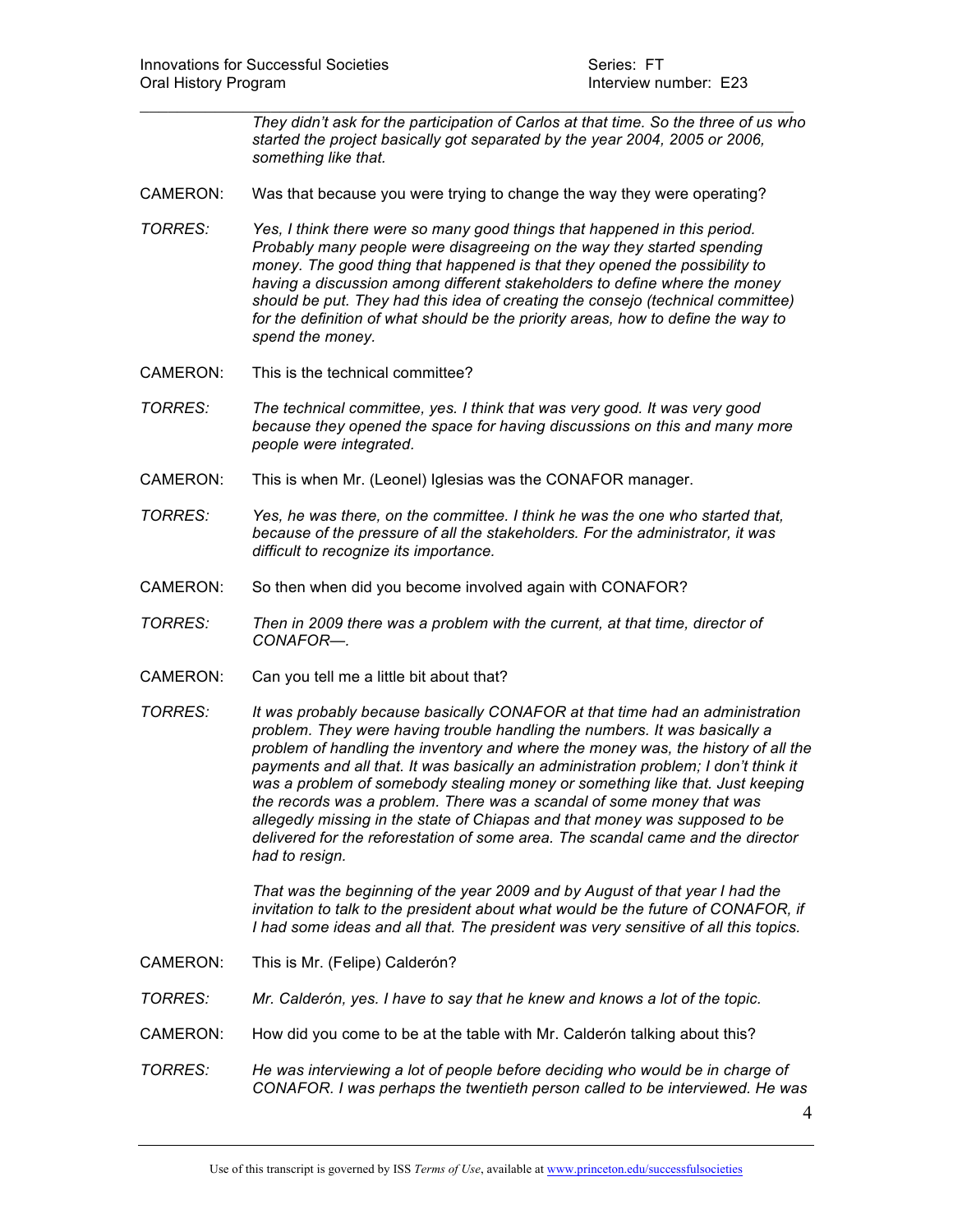*looking for a very specific profile. He wanted an economist who knew at least a little bit of natural resources management. There are not that many here in Mexico.* 

CAMERON: I know that for organizations like CONAFOR and other similar organizations in Mexico these appointments are often political appointments.

 $\mathcal{L}_\text{max}$  and  $\mathcal{L}_\text{max}$  and  $\mathcal{L}_\text{max}$  and  $\mathcal{L}_\text{max}$  and  $\mathcal{L}_\text{max}$  and  $\mathcal{L}_\text{max}$ 

- *TORRES: Yes, they are often political appointments.*
- CAMERON: Did that come into play at all in this case? Was that a factor?
- *TORRES: No, no, as I told you, Calderón was very sensitive. He knew what he needed in CONAFOR. So that was the reason he was interviewing basically technicians, researchers, people involved in the area. I don't know why, perhaps I had been the only technician in charge in CONAFOR.*
- CAMERON: Right, so he chose you?
- *TORRES: He chose me, after perhaps a week after the interview, and I started in CONAFOR in September of 2009.*
- CAMERON: Why did you choose to take the position?
- *TORRES: Well, I'm a forester. I am an economist also. My study area is public policy analysis. So I used to criticize a lot of the policy instruments. I helped to design a lot of them also and I also thought that sometimes the problem is not the design, the instrument, but the way they are operated and I really wanted to know all the different steps that it takes to really operate a program.*
- CAMERON: What operational problems did you face when you started with CONAFOR?
- *TORRES: So many. First of all when you have program, you need to wait to vocalize to get the impact that you want to get. Unlike the nine programs at that time in CONAFOR, PES was the only one that had some sort of criteria at that time for the distribution of money. But none of the others had criteria for localizing resources.*
- CAMERON: So beforehand the administrators got to decide where to focus the areas?
- *TORRES: No it was open, the whole country. You just had to ask for the money for a specific program.*
- CAMERON: Okay.
- *TORRES: So one of the first things that I started to do was trying to design a mechanism and I had a lot of pressure because I started in September. The rules of operation, which are the normal activity of how the beneficiaries apply for the subsidy, define the way you are going to spend the money. They have to be published in the first year, in January, so I didn't have enough time to make a lot of changes in the first year. But we could handle defining some eligibility areas for all the nine programs. We also redefined some of the incentives, tried to order the incentives. We also, in that first year, tried to align some of them. For instance, you have incentives for reforestry, planting basically in natural areas. But they were not aligned with some conservation subsidies. So in some areas*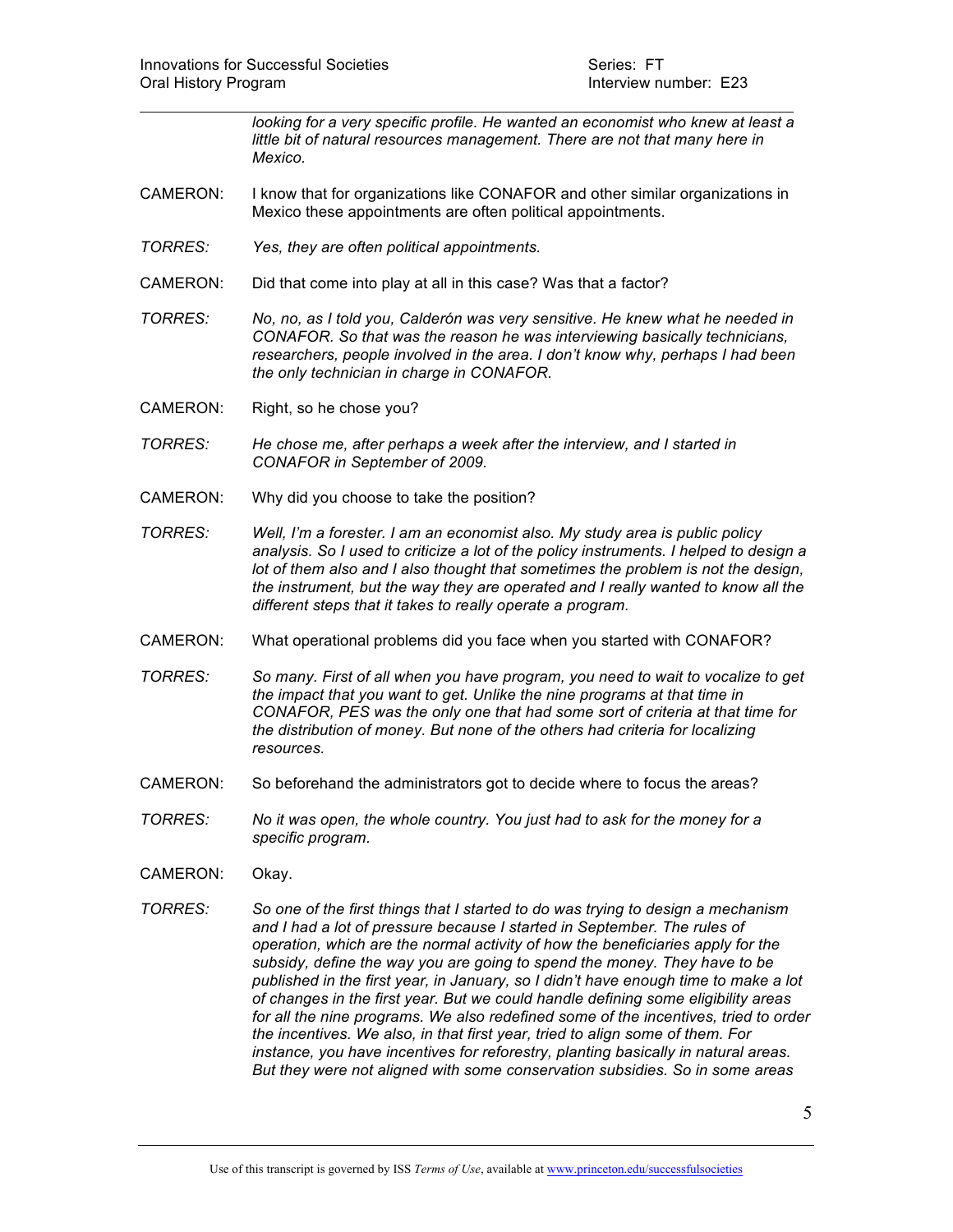*where you have very degraded soils, you need to combine both of them. So we started to put in these strategies, to combine them.* 

*Some others that we changed were—there was a lot of money that went to subsidizing the some organizations, basically UMAFORES (United Forest Management/Unidades de Manejo Forestal). We reduced that amount of money—well, we increased the spending in this but it was according to productivity. Productivity was measured in terms of participation, not political participation but participation in different programs, and the activities they were doing with the associates in UMAFORES. We sort of made changes in the first year.* 

CAMERON: And specifically within the PES program, what were the changes you made?

 $\mathcal{L}_\text{max}$  and  $\mathcal{L}_\text{max}$  and  $\mathcal{L}_\text{max}$  and  $\mathcal{L}_\text{max}$  and  $\mathcal{L}_\text{max}$  and  $\mathcal{L}_\text{max}$ 

- *TORRES: There were two main programs at that time.*
- CAMERON: Fondos Concurrentes (matching funds) had just started right?

*TORRES: Yes. The Fondos Concurrentes didn't have a platform, a legal framework. So we used technical tools in the Mexican administration, con lineamientos, CONAFOR can do lineamientos. Lineamientos (guidelines) is a set of rules and direct responsibilities from the director; you can set up a set of rules to spend a specific amount of money for a project, or for a program with defined objectives. We used that figure—I think it was the first time I had a chance to use that legal framework, lineamientos for fondos concurrentes. I think that was a very successful policy at the time.* 

> *I will tell you more about that. In that year, 2009, you know, in Mexico by law, there is a requirement of all the institutions to be evaluated in all the programs. We even have an institution called CONEVAL-Consejo National de Población (National Population Council) that monitors all the evaluations of the programs. The first and only work I have done for CONAFOR was that. I had the opportunity in May 2009 to evaluate all the programs for CONAFOR.*

> *At the time of the interview with the President I had the whole picture of CONAFOR, the amount to be spent, how the programs were working, everything. I even had the chance to define for CONEVAL, because that was part of the products that I had to report to CONEVAL, a program to modify all of the programs in CONAFOR.*

> *So when I went to CONAFOR I basically had done my homework at the beginning. I knew first hand what would be some of the changes to improve the program. In the case of PES there were two main things. One was Fondos Concurrentes, the other one was basically there was no differentiation of the prices we were paying. In some cases the prices were too high; in some cases they were too low. So there was a need to change that in order to improve the program. There was also a need for giving some room, some space for direct negotiation. For instance you had some communities or ejidos (communal agriculture land) where they were willing to contract more of the area to be put in the contract to protect in exchange of having a higher priority to be selected for the program.*

*In those cases it was good, they had the opportunity to ensure that they would have the money if you covered a larger area. In addition, you know that they*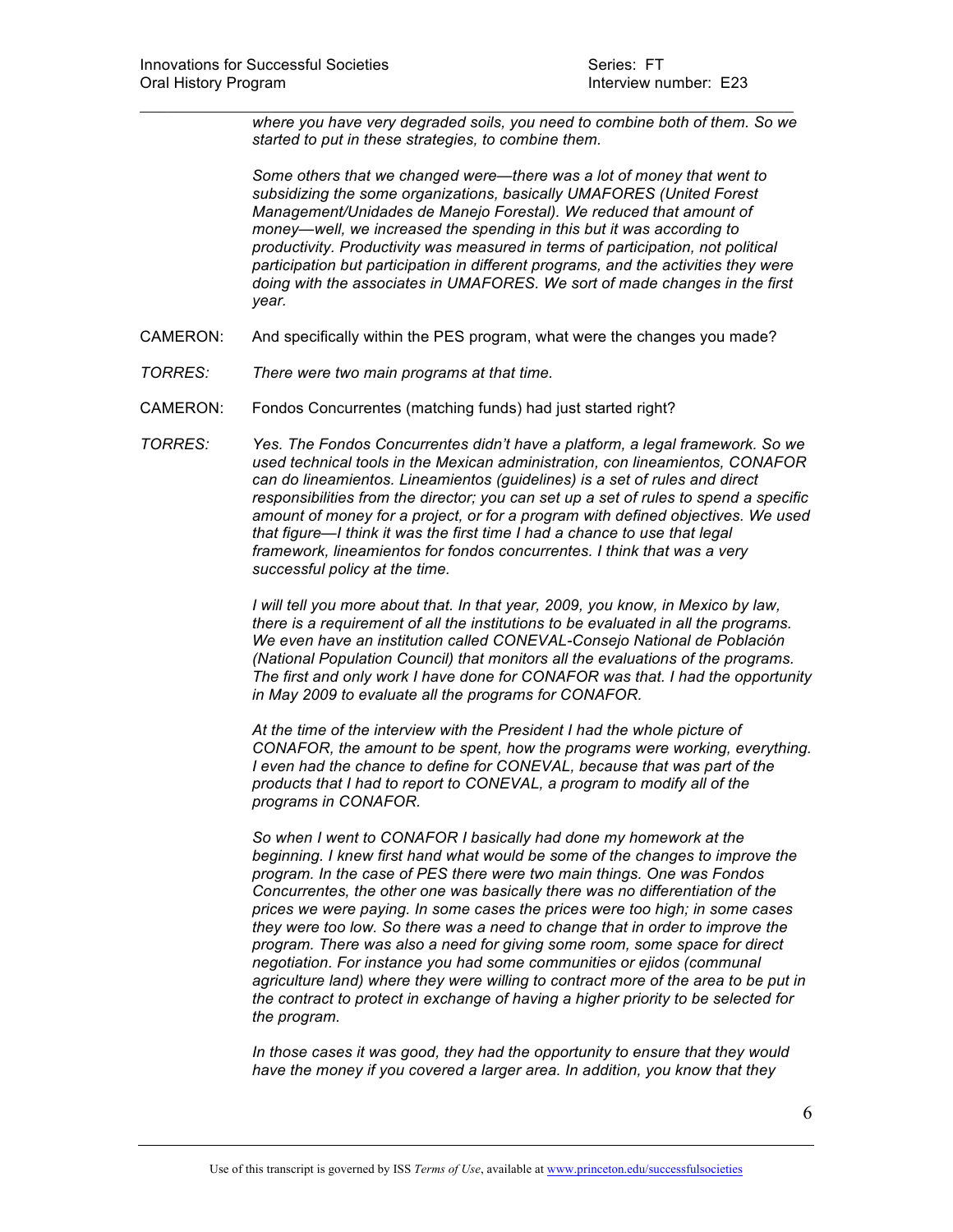*were going to be successful in the conservation because they don't use that land, that is the reason they are asking for it, extending the area in the contract.*

CAMERON: Was this land at risk of deforestation?

*TORRES: Yes. So we put that in the new proposals of operation in 2009, 2010. We changed the prices until 2010 for 2011. Something that we already knew in 2009 was the PES. By the way, that was one of the programs that President Calderón had very fixed in his mind. He really liked the principle of PES. He always asked about trying to find ways to improve and get more efficiency in the program because every other month that I had a chance to report directly to him the progress of the program I always said, "You know, it is not working as it should be working."*

 $\mathcal{L}_\text{max}$  and  $\mathcal{L}_\text{max}$  and  $\mathcal{L}_\text{max}$  and  $\mathcal{L}_\text{max}$  and  $\mathcal{L}_\text{max}$  and  $\mathcal{L}_\text{max}$ 

*He said, "No, no, you are wrong. You have to check the numbers." I said, "It is not working; it is not working because the program cannot work by itself. It has to be in the company with other programs, because of cultural, social, economic reasons, and so many other reasons". So in 2010 with the success of Fondos Concurrentes, and checking the performance of Fondos Concurrentes in different areas, we started to see that this way of combining different programs, combining objectives, setting up a platform for discussion about where should the money be put in order to improve environmental services in general, could be a good idea for establishing a way to operate all the programs in CONAFOR.* 

*Then in 2010 this was also supported by the bad results that we already knew would occur in the program for reforestation, the reforestation of the plantation program, the commercial plantations.*

- CAMERON: What were the bad results in that program?
- *TORRES: The very low rate of planting survival.*
- CAMERON: Of the trees? The tree survival?
- *TORRES: Yes, it was very bad. The rate was around 45% or something like that, on average. There were some regions where they had basically zero percent and so we knew that we should combine the restoration program with the soil conservation program and with many other ones. So at that time we put together a project called Áreas Prioritarias/Priority Areas and this program started because in 2008 President Calderón asked the Secretary, the Minister of Agriculture—at that time was Alberto Cardenas, to put together a huge program where he should combine incentives and subsidies from agriculture, forestry, water and social sectors as an analogy to the program Julia Carabias was running in Chiapas, something like that.*

*President Calderón had the idea that something like that should work. Then Alberto Cardenas had some problems with doing that. Then when Alberto Cardenas left the Secretariat of Agriculture, the new minister came. He had the same homework to do and he couldn't do it for so many reasons. In 2007 and 2009, when we presented President Calderón this project we asked for 1500 million pesos of additional budget.* 

*After many hours trying to convince him, he said, "Yes, you'll have the money under one condition. You have to put together all the other areas working in the rural areas where you are going to have your pilots." So he had in mind that the*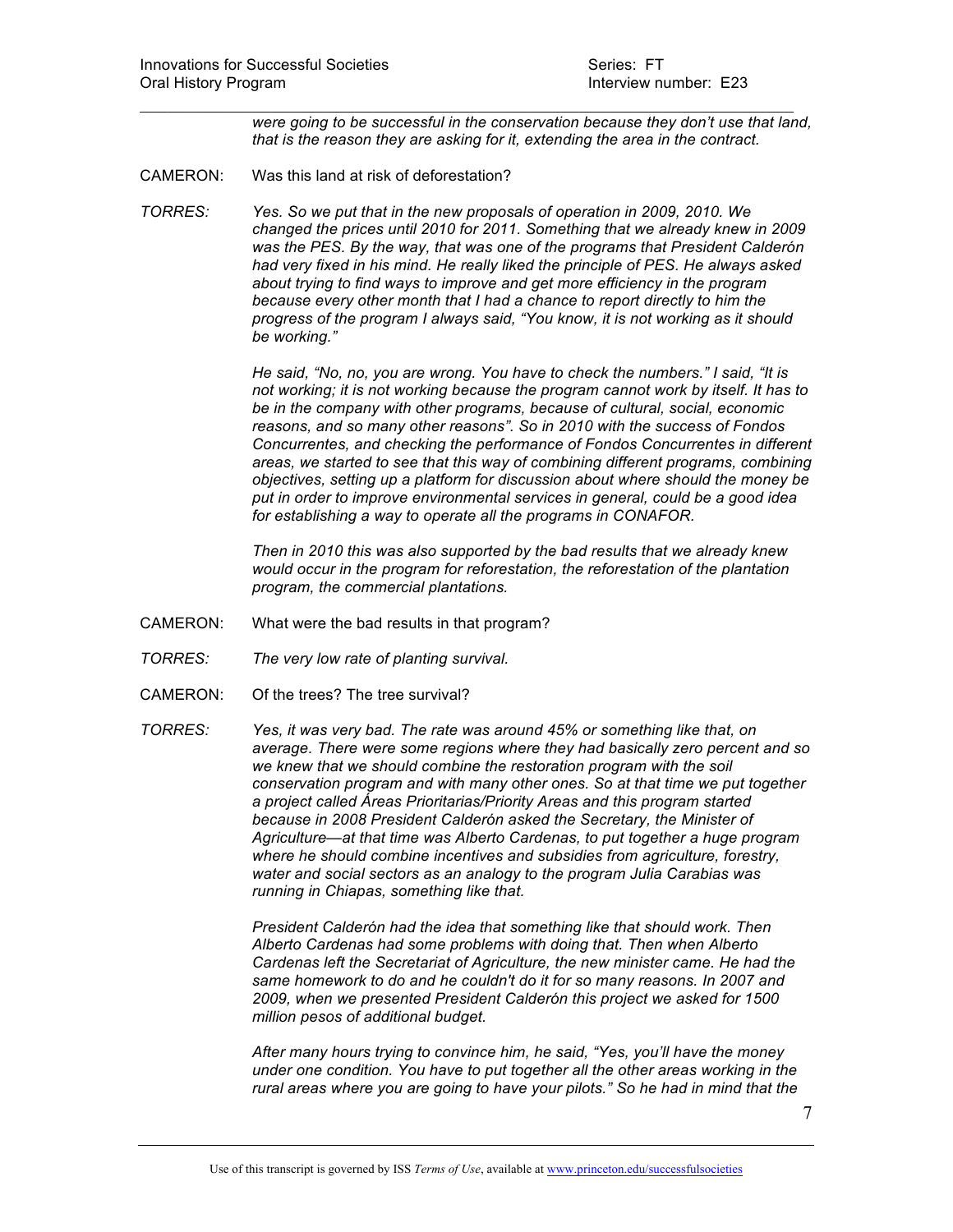$\mathcal{L}_\text{max}$  and  $\mathcal{L}_\text{max}$  and  $\mathcal{L}_\text{max}$  and  $\mathcal{L}_\text{max}$  and  $\mathcal{L}_\text{max}$  and  $\mathcal{L}_\text{max}$ *only way to really work on those programs was to combine all different programs. So with that order everything becomes easier because you go to the Agriculture Ministry and you say, "President Calderón said that and he is going to check up on all the problems that we had in these pilots." All of them worked very well.*

> *In the agricultural sector, basically we worked with two programs, one was for soil conservation basically, and the other one was for conservation agriculture, which also worked really well. We had two programs for the water sector and we also had this program in the Secretariat of the Economy, the Economy Ministry, for implementing some very small enterprises. We started to work with two pilot projects. One was in the [indecipherable] region and the other was in Chiapas. So the whole idea of this [indecipherable] project that you said is basically to define an area and that area you define what are the main problems, not only in the environmental sector but also in agriculture, also in husbandry, and you start developing sort of a platform for putting together all people, all stakeholders, different sectors with the participation of the government at different scales, federal, state and municipal. First you try to discuss what are the problems, what should be the resources they should get to start different projects.*

> *Then with all that information you put together a group of people from all the different sectors, from the government, and NGOs (nongovernment organizations). With that you define a project. Then a project means a program for the distribution of different subsidies coming from different sectors. Then you start a process to discuss that with all stakeholders until you get some sort of an agreement. Then you start to work.*

*One of the two main features of these types of pilots is that you have to ensure money for a long period of time. So we started these pilots ensuring money for five years in those projects. The other important feature is that you have to define different platforms for decision-making. One is for the stakeholders and the other one for supervising.* 

*Another feature, which is also very important, is for the government at different levels, just for monitoring activities. The important third feature is that you have to subsidize all the work fields, how to work with people and creating capacities for building dams, how to use efficiently the seedlings and what should be the best areas for PES. So in this project you define the application of the different programs. You negotiate with the stakeholders, which is more convenient for each one of them.* 

*Some of them may want to have PES because they think they are not going to do anything. You say, "Well you are going to have half of that, but you also will want half of this. You would ensure five years of this if you have a really high survival rate in your forestation for instance, or building the fence or many other things."*

*They were very successful after the first year, the procedures.* 

- CAMERON: They were first implemented in which year? Was it 2010?
- *TORRES: Yes, 2010. Even the President went to visit some of these areas, and in 2011 he approved to expand the project to nine more regions. So in 2012 CONAFOR had eleven priority regions. Those eleven priority regions were the ones that we chose. We chose four of them before we started the red pilot projects. So that is basically the idea. The whole idea is to mix the PES with the others.*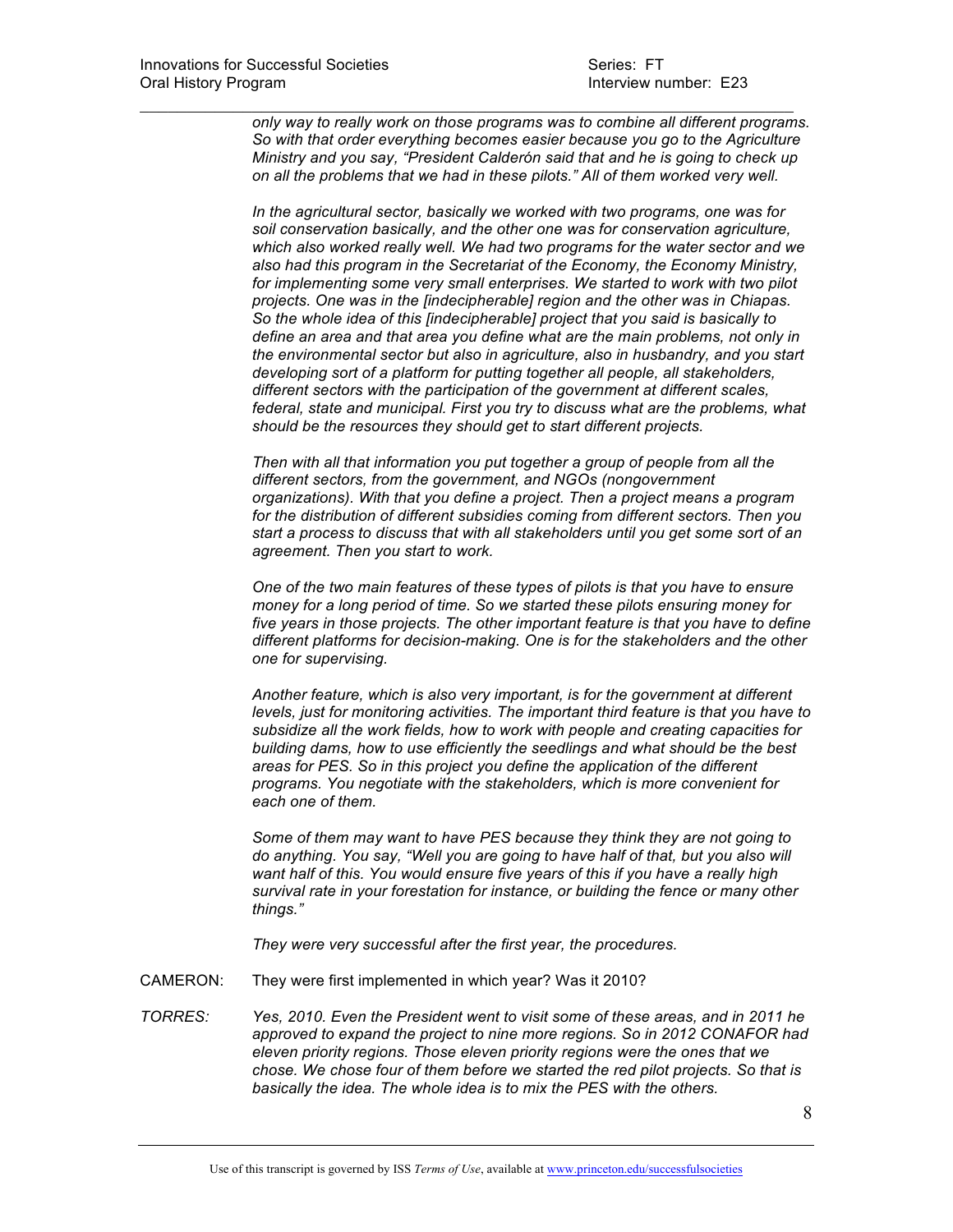CAMERON: You mentioned earlier on that some of this was based off of Ms. (Julia) Carabias' work in Chiapas.

 $\mathcal{L}_\text{max}$  and  $\mathcal{L}_\text{max}$  and  $\mathcal{L}_\text{max}$  and  $\mathcal{L}_\text{max}$  and  $\mathcal{L}_\text{max}$  and  $\mathcal{L}_\text{max}$ 

*TORRES: Yes, somehow because Julia works in this way. Julia works through* CONABIO *(The National Commission for Knowledge and Use of Biodiversity/Comisión Nacional Para El Conocimiento y Uso de la Biodiversidad), through the Corredor Biológico/Biological Corridor. The Corredor Biológico basically contracts different agents working at the field, trying to convince and negotiate with different stakeholders and ejidarios and comuneros to define a management strategy to combine conservation of the jungle and improving the productivity and the agriculture and the husbandry sectors. That is the way Julia works.* 

> *When we started with this in 2010 we thought that would be a very good way to work, that we called later the Territorial Unit Approach. We thought that this could be replicated not only with a goal of conservation because Julia had the goal of the conservation of the jungle, but you could also work with this, with a group of ejidos and communities having as a goal not only conservation but sustainable management of resources. That could be another goal, an important goal.*

*With that model in mind, we started a project in Durango, in the State of Durango, in a region very well known for high productivity of timber that is called Pueblo Nuevo. So this model that was designed for having as a goal, as an objective the conservation of the areas and increase the productivity of the other sectors, was replicated in terms of the organization and how it is used, to mix different programs, in an area, a completely forestry area, trying to improve the forestry sector in that area. So that was our first pilot of the same model but in a totally forestry area.* 

*In that case you combine the PES with the restoration, the management of wildfire subsidies that you have, a commercial forest plantation program, the PROCYMAF (Mexican Community Forestry Program/Programa para Conservación y Manejo Forestal), which is capacity building in some ejidos and communities. You mix all of them in a unit trying to have increasing productivity as an objective.* 

*We evaluated that in 2012. Amazingly, I tried to put a lot of effort in that but I discovered something interesting. I should write about that. It is a lot more difficult to have an agreement in the way to distribute not only the money but also the different uses in a territorial unit for the stakeholders. When the objective is conservation, it is a lot easier. The main reason is that because you also have subsidies. You risk for conserving your area because you are sure you are going to get PES. Basically you don't have a product at risk.* 

*In the case of an area which is a forestry area and you have an opportunity cost to reserve your forestry track and you are obligated to do some other activities, it is more difficult to convince people, a lot more difficult. The way to build the platform for discussion and negotiation has to be very different from the one on conservation. But we discovered that in 2012, a few months before leaving the administration.* 

*I know that they are trying to get this back again in some of the areas because in the Calderón administration, the main goal for forestry was conservation and protection of forestry areas. Now the slogan is basically "increase productivity in the forest." I think it is very good because increasing the productivity in the forest* 

9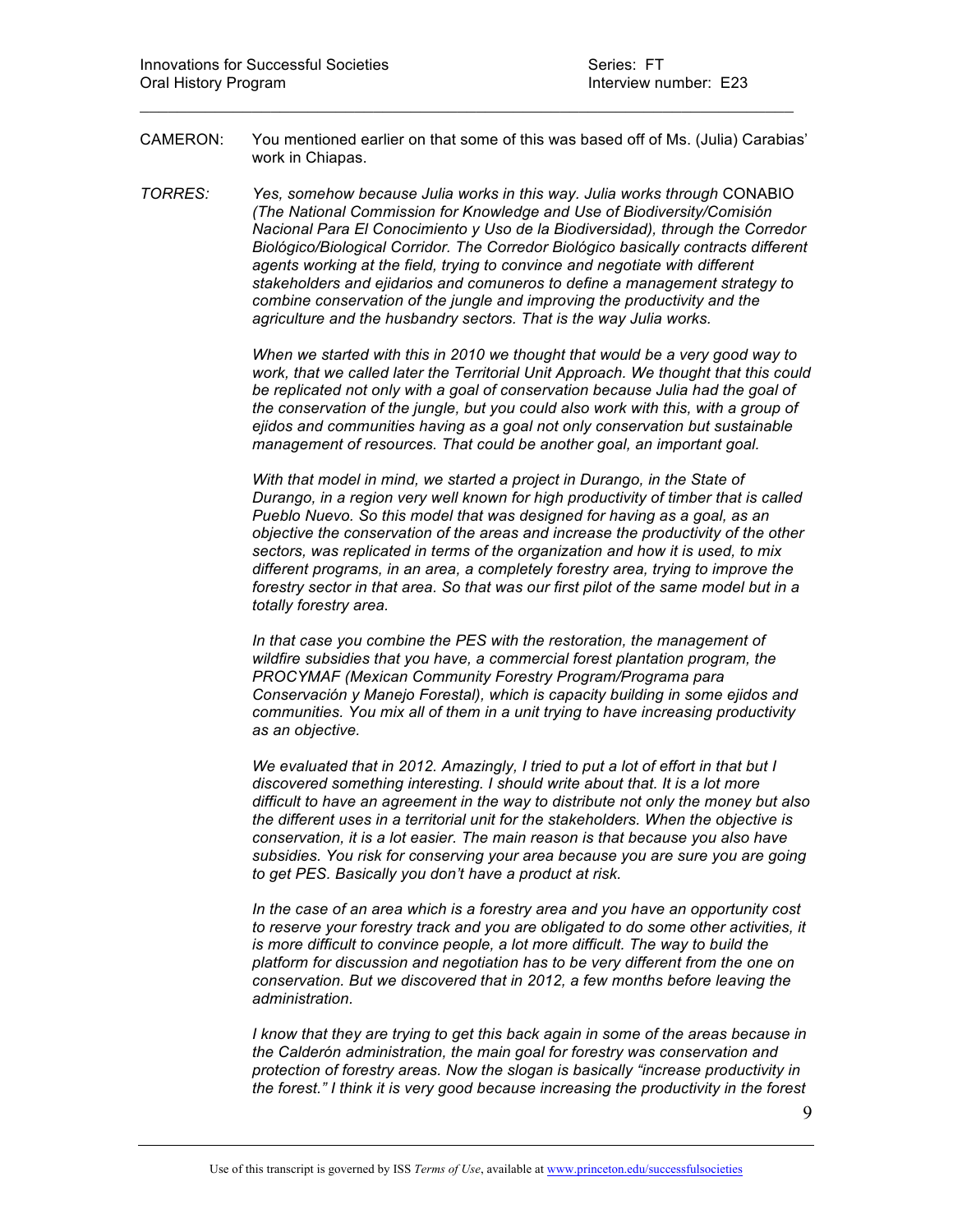*will ensure that you have sustainable use of the forest and the conservation of the forest.* 

CAMERON: Do you think that that is what the outcome will be of focusing more on this?

 $\mathcal{L}_\text{max}$  and  $\mathcal{L}_\text{max}$  and  $\mathcal{L}_\text{max}$  and  $\mathcal{L}_\text{max}$  and  $\mathcal{L}_\text{max}$  and  $\mathcal{L}_\text{max}$ 

- *TORRES: It depends on the way they are going to do that because increasing the productivity not only depends on the forestry sector, it also depends on the market and many more things. There is no way to increase the productivity if you don't check how the market is working, how the transaction cost relates to getting permissions, the advisors, the foresters, how are they working, how they are grouped, what are the main decisions in the fields and all that. The whole change, the value of change has to do with the final result, which should be the increase in the productivity. There are so many things to consider and it is not easy, it is not easy to get it.*
- CAMERON: What do you consider the main goal of CONAFOR's work and also PES in particular?
- *TORRES: The main goal?*
- CAMERON: Yes.
- *TORRES: The program was designed and it has operated to have the final output as reducing deforestation basically, it was designed to do that. Many people think that PES is something related to a program for paying for those services, which it is very difficult to value them, very difficult to quantify them. So if you just get a reduction in deforestation, then it is working pretty well.*

*I think it is very expensive, the way we are avoiding the deforestation. It depends on many things. It depends on the prices they are paying for, the areas, the opportunity's cost; it depends on so many things. In some cases you would have good results and in others you wouldn't.* 

*It has also some perverse outputs. You can check those. For instance it is very easy to understand that if you have an owner whose timber productivity is very low, he gets three or four cubic meters per hector and that is basically the money that you get with the PES. It is, you are better off if you get PES doing anything, nothing, than trying to get a forest management program, harvesting, selling and all that. So you know the different alternatives to produce MAC (material adverse change) conditions and all that is going to define if the program is working or not.* 

*In some cases I think it is working pretty good.* 

- CAMERON: And that it is reducing deforestation?
- *TORRES: Yes, and especially in 2009, the first change that we tried to make is to shift most of the distribution of money, for the money to be distributed from the north to the south because more than 90% of the deforestation is in the tropics.*
- CAMERON: Were there political consequences for that?
- *TORRES: Wow, you can't imagine. Many people were angry with that decision.*
- CAMERON: Were there any threats made? How did you overcome the political consequences?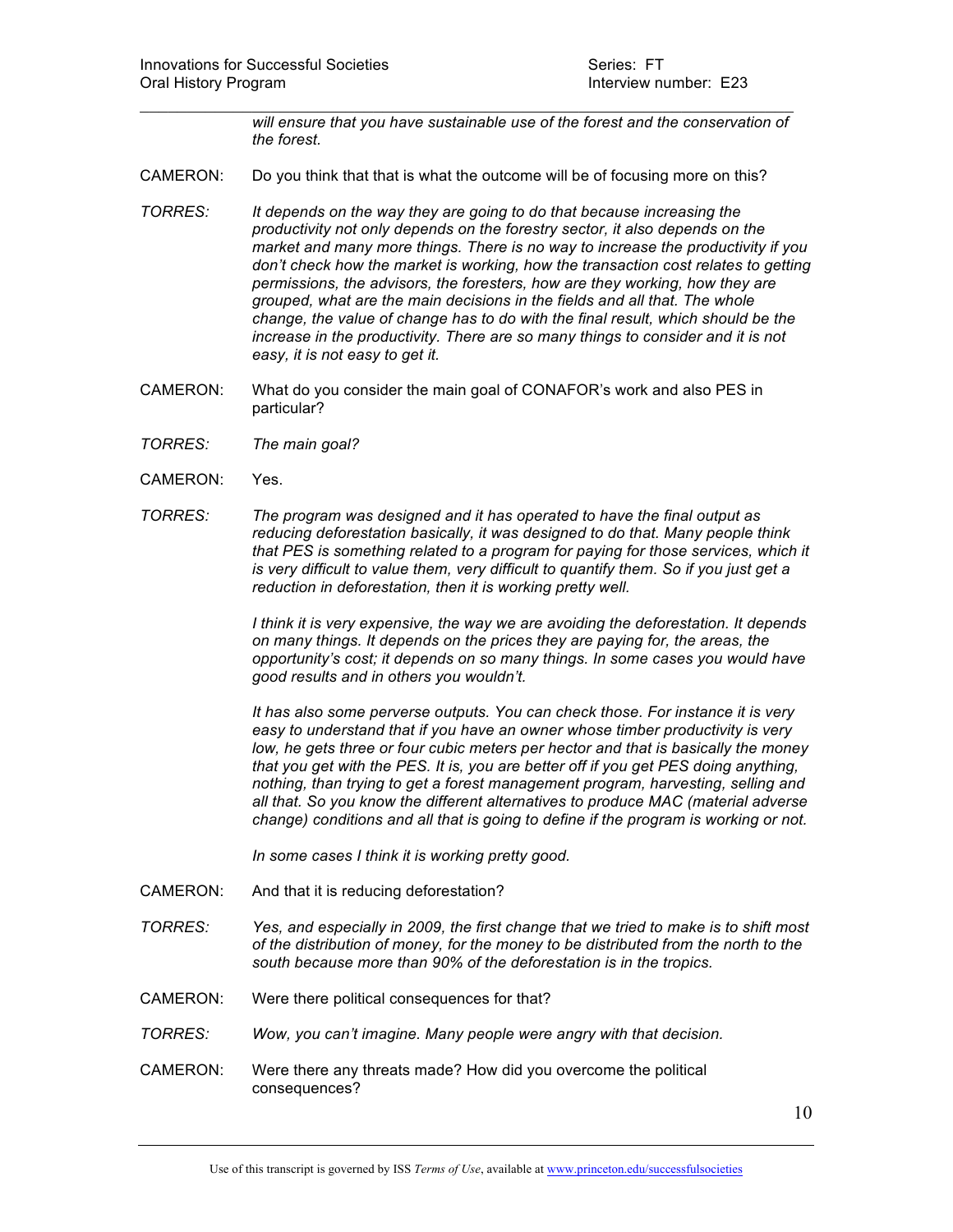| TORRES:         | What we did and the way I sold it was that I spent a lot of money traveling to<br>different regions and speaking with the stakeholders saying that the program was<br>designed for stopping deforestation and all that and the main problems of<br>deforestation were in the south. They had other programs in the north like the<br>absence in some cases for public services. They needed more money for forest<br>management; they needed more money for organization. They needed more<br>money for marketing. They needed more money for sustaining technologies of<br>the forest resources. We said that we should shift more money to those areas.                                                                                                    |  |
|-----------------|--------------------------------------------------------------------------------------------------------------------------------------------------------------------------------------------------------------------------------------------------------------------------------------------------------------------------------------------------------------------------------------------------------------------------------------------------------------------------------------------------------------------------------------------------------------------------------------------------------------------------------------------------------------------------------------------------------------------------------------------------------------|--|
| CAMERON:        | Did that involve working with other ministries or could you do that just within<br>CONAFOR?                                                                                                                                                                                                                                                                                                                                                                                                                                                                                                                                                                                                                                                                  |  |
| TORRES:         | No, we could do that in CONAFOR just by the redefinition of the budgets in<br>different areas. That was the reason it was good to have these priority areas for<br>each one of the programs. I think that was really good; the timing and the way we<br>did that, it was really good because we did it at the end of 2009, just right before<br>having the rules of operation and the people didn't have enough time to discuss<br>that. So they had to accept something post-facto, but we spent a lot of time<br>explaining to them that this definition of priority areas was very important for them<br>and for the state and for the program. We could ensure that that would be the<br>best way to spend the money. People took some time to get that. |  |
| CAMERON:        | The people you have to convince were the technical committee?                                                                                                                                                                                                                                                                                                                                                                                                                                                                                                                                                                                                                                                                                                |  |
| <b>TORRES:</b>  | No, the stakeholders all around the country. We had a lot of meetings with the<br>state committees, where the different stakeholders met.                                                                                                                                                                                                                                                                                                                                                                                                                                                                                                                                                                                                                    |  |
| CAMERON:        | How important was it that they were supportive? Could you just say, "No this is<br>what we're doing," or did you need their support?                                                                                                                                                                                                                                                                                                                                                                                                                                                                                                                                                                                                                         |  |
| <b>TORRES:</b>  | No, I needed the support because in 2010 there were a lot of disagreements on<br>this, not for the owners but for the foresters that were working for CONAFOR<br>putting together the projects. You know why, because they had a proportion of<br>the project and budgeted the project for themselves.                                                                                                                                                                                                                                                                                                                                                                                                                                                       |  |
| <b>CAMERON:</b> | So these were the forest technicians?                                                                                                                                                                                                                                                                                                                                                                                                                                                                                                                                                                                                                                                                                                                        |  |
| <b>TORRES:</b>  | Yes. For instance, a very well paid project is a payment for a man who does<br>various projects. If you took that from the northern region and put it into the<br>southern region, they are going to be the first affected by that.                                                                                                                                                                                                                                                                                                                                                                                                                                                                                                                          |  |
| CAMERON:        | So did that mean that more forest technicians moved south?                                                                                                                                                                                                                                                                                                                                                                                                                                                                                                                                                                                                                                                                                                   |  |
| <b>TORRES:</b>  | No, they just had to go with the rest of the programs.                                                                                                                                                                                                                                                                                                                                                                                                                                                                                                                                                                                                                                                                                                       |  |
| CAMERON:        | Okay.                                                                                                                                                                                                                                                                                                                                                                                                                                                                                                                                                                                                                                                                                                                                                        |  |
| <b>TORRES:</b>  | In 2010 we also started a project to certify the forest technicians. That was also a<br>big problem, a very big one.                                                                                                                                                                                                                                                                                                                                                                                                                                                                                                                                                                                                                                         |  |
| CAMERON:        | Can you tell me about that?                                                                                                                                                                                                                                                                                                                                                                                                                                                                                                                                                                                                                                                                                                                                  |  |
| <b>TORRES:</b>  | Yes, because another problem detected in 2009 was that you had supposedly<br>forest technicians putting together these different projects for CONAFOR and you<br>11                                                                                                                                                                                                                                                                                                                                                                                                                                                                                                                                                                                          |  |

 $\mathcal{L}_\text{max}$  and  $\mathcal{L}_\text{max}$  and  $\mathcal{L}_\text{max}$  and  $\mathcal{L}_\text{max}$  and  $\mathcal{L}_\text{max}$  and  $\mathcal{L}_\text{max}$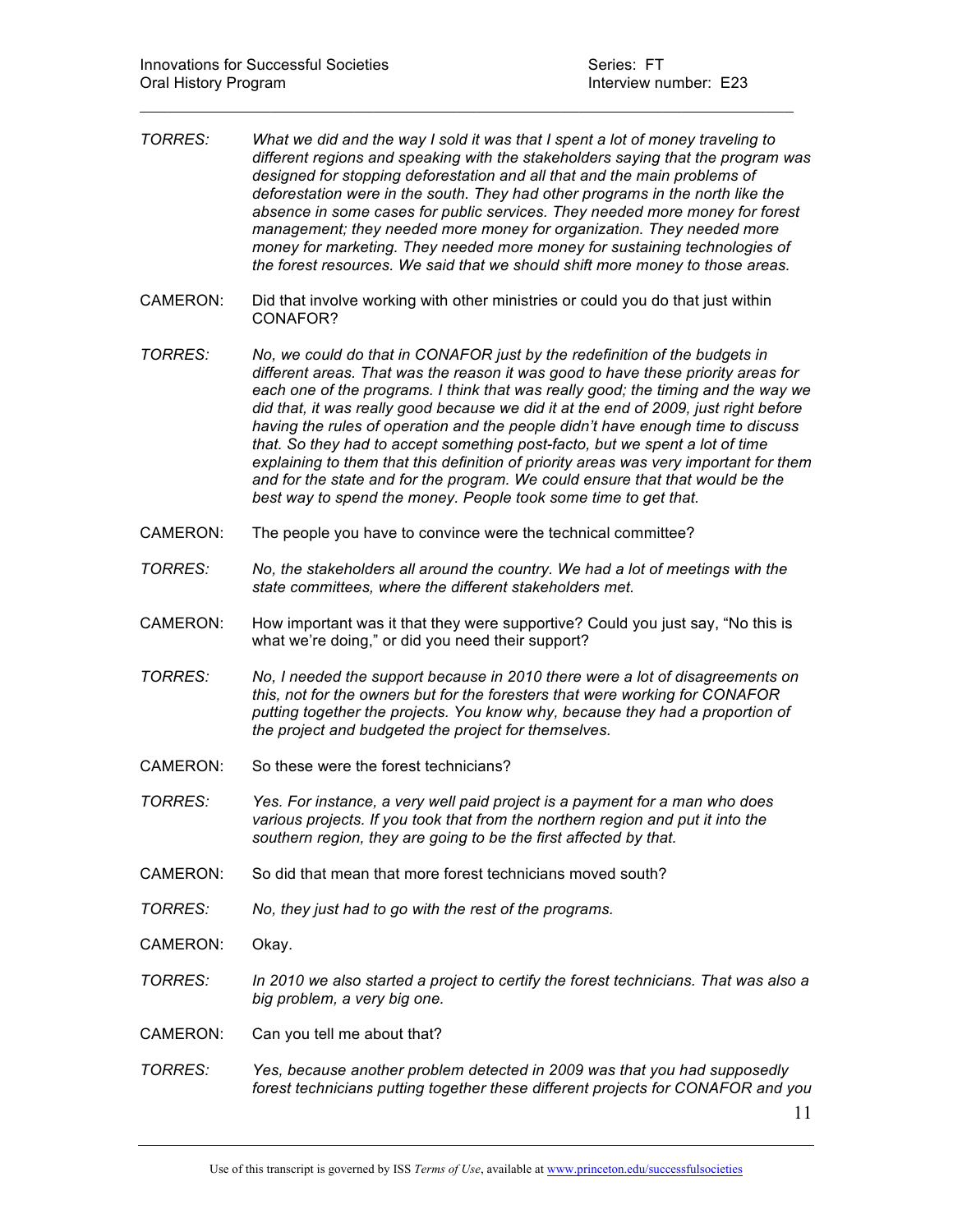*could have foresters, radiologists, engineers but also lawyers, administrators, nurses, all different professions put in this. So we said, "This is not bad as long as they complete the forms and all that it is okay. But in any case they have to have some training." We started to work with different institutions in Mexico to establish sort of a scheme for certifying this. We subsidized the certification process.* 

 $\mathcal{L}_\text{max}$  and  $\mathcal{L}_\text{max}$  and  $\mathcal{L}_\text{max}$  and  $\mathcal{L}_\text{max}$  and  $\mathcal{L}_\text{max}$  and  $\mathcal{L}_\text{max}$ 

*But somehow, the first people who were against this project, this program, were the foresters. They felt that they studied forestry and they had the right just because they were foresters not to complete the certifications. The others didn't feel that way, but the foresters said, "No, no, we are foresters. We have university degree that certifies that I could do that."*

- CAMERON: So they thought it should only apply to the lawyers and the others?
- *TORRES: Yes, that was also a problem. We started to identify some of the main areas in which they should be certified. For instance, when you would go into the community you would need some special training for getting into the community, defining some specific projects that you could do with the community. You should have some experience in organizing people and defining a profile of different characteristics that characterize the community. It is the first step before defining the different projects. Do the territorial ordering in the area, putting together some ideas of how different projects should work in the community.*

*A forester doesn't have experience to do that. They don't get this in college. So that was the reason we needed this.* 

- CAMERON: So what was the certification process?
- *TORRES: What was it?*
- CAMERON: Yes.
- *TORRES: They had to take some courses.*
- CAMERON: Online courses?
- *TORRES: Online courses, yes.*
- CAMERON: Did this process improve the quality of technicians?
- *TORRES: The whole project and all the ideas about how CONAFOR was working at that time were trying to put all the programs in this concept of territorial units. So for that, in order to have that operation in the field you really need good technicians that know how to expose the different projects to people, how to build a platform for discussion, how to put together different ideas and set up a project for different ejidos and communities. That is the way you really are going to have an impact in a territorial unit and an impact in the social and economic condition for the communities. Otherwise all the problems are very dispersed and they don't have any effect. In addition there is no way to build some economies of scale for producing plans, having infrastructure, having machinery and equipment for the area. That is the only way it is possible to work. That was the principle that we started to go with in 2009.*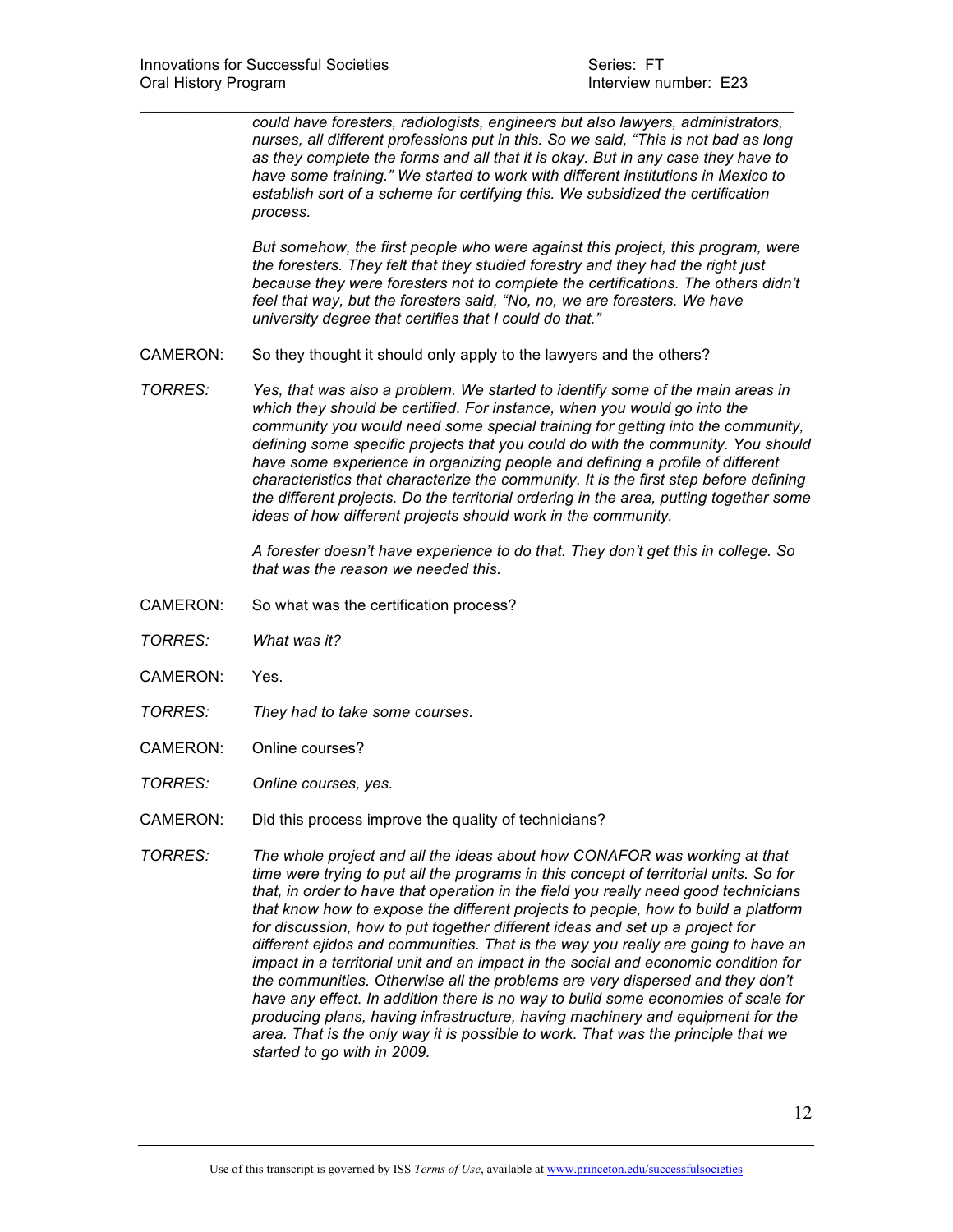*We need to build capacities in those technicians to take this big step, big jump I would say, in order to change the way the management of the territorial unit was being done.* 

- CAMERON: Were you successful in doing that?
- *TORRES: In certification there were problems and problems and problems. Something that should take only one year took almost three years. Fortunately the new minister of SEMARNAT (The Ministry of Environment and Natural Resources/Secretaría del Medio Ambiente y Recursos Naturales) bought the idea of certifying the foresters and all the technicians. I think they continued with the program of certification, I don't know how straight it's stayed. I think with all the things that we did, it was a very good idea. All these projects that I told you about, these projects related with territorial units, these priority areas—.*

 $\mathcal{L}_\text{max}$  and  $\mathcal{L}_\text{max}$  and  $\mathcal{L}_\text{max}$  and  $\mathcal{L}_\text{max}$  and  $\mathcal{L}_\text{max}$  and  $\mathcal{L}_\text{max}$ 

- CAMERON: Just one quick question. The term "territorial units", does that come from CONABIO or where does that idea come from?
- *TORRES: Somehow we can say that it is a similar model although the model here is more working together in platforms defined in a territorial unit instead of working with each one of the owners. CONAFOR worked with each one of the owners.*
- CAMERON: Right, I understand.
- *TORRES: In this case you have a plan for the territorial unit when you put together, if you're in program projects with different sectors. In 2011 and the beginning of 2012, we started to sell this idea to different institutions, especially the World Bank, the French, the agency for helping—.*
- CAMERON: AFD (Agence Francaise Developpement)?
- *TORRES: Yes, that one. They bought the idea. They said, "Well, it is a good idea and it looks like it is working." So we signed an agreement for putting together some money and so in dollars, the amount of money coming from the French, the World Bank, and some money from FIDA (International Fund for Agricultural Development) and FAO (Food and Agriculture Organization of the United States), soon reached about 1000 million dollars. We put all that money in operating this territorial unit approach in these eleven areas.*
- CAMERON: The eleven areas or the four areas.
- *TORRES: The eleven areas, the whole eleven areas. [interruption]*
- CAMERON: So you've got a thousand million pesos right?
- *TORRES: A thousand million dollars.*
- CAMERON: So a billion dollars.
- *TORRES: Yes. That was for a loan to be spent in five years. It was signed in 2012. So with that we should ensure the operation of these programs for 2012 to 2017.*
- CAMERON: So this is (Enrique) Pena Nieto who signed this.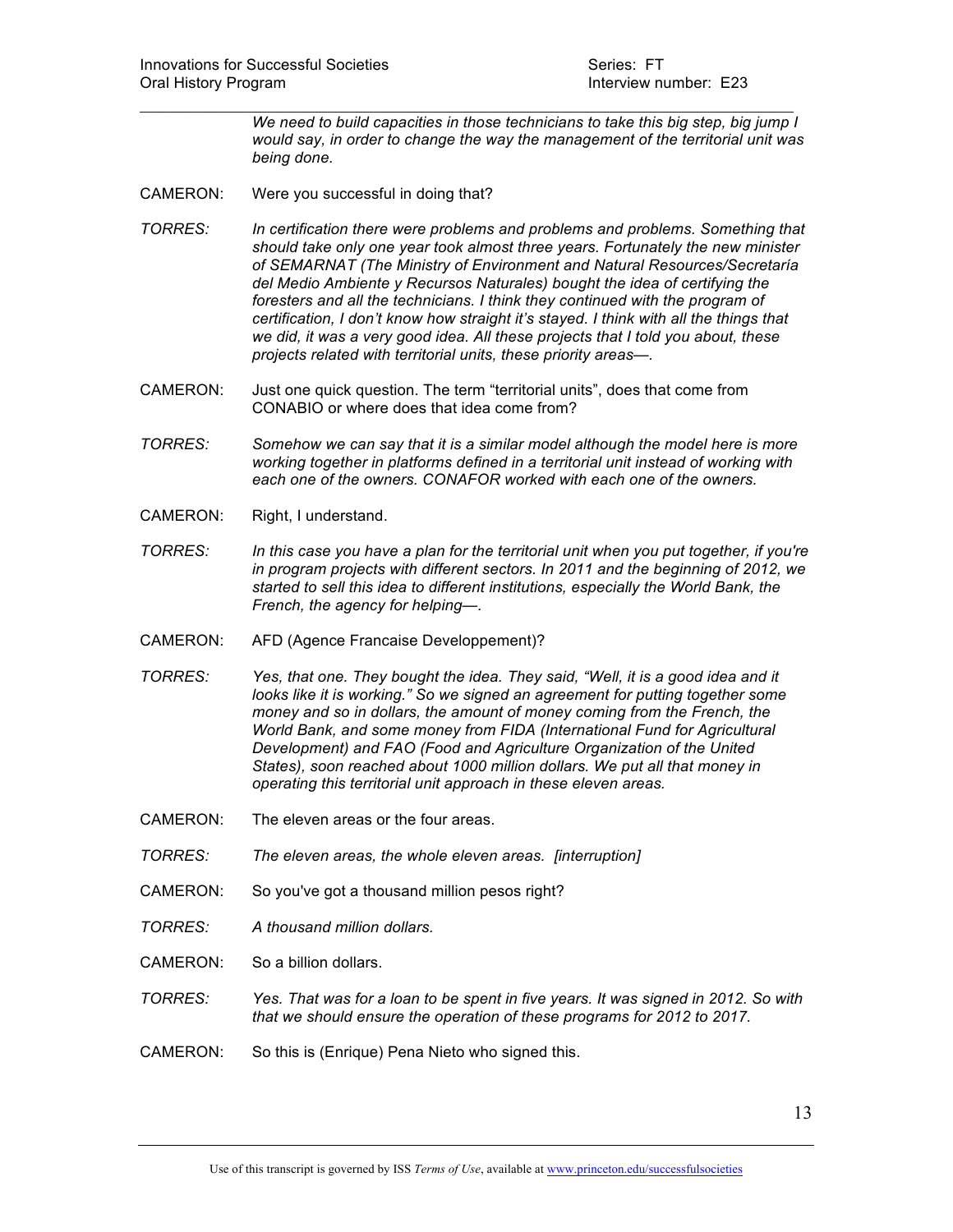| <b>TORRES:</b>  | Yes. I am a researcher, so I have to think of the way to not only test these<br>different areas, but also test different ways to operate it. The main problem in<br>operating this is basically the agent that is working with the communities. You<br>can have agents coming from the public sector like in the case of Chiapas with<br>Julia Carabias, because the agent basically is CONABIO and Corredor Biológico<br>But you also can have another model, which is a model that works with<br>SAGARPA (Ministry of Agriculture, Livestock, Rural Development, Fisheries and<br>Good/Secretaría de Agricultura, Ganaderia, Desarrollo Rual, Pesca y<br>Alimentacón). They have a program called PESA (Program for Food Security),<br>which is financed by FAO. |
|-----------------|--------------------------------------------------------------------------------------------------------------------------------------------------------------------------------------------------------------------------------------------------------------------------------------------------------------------------------------------------------------------------------------------------------------------------------------------------------------------------------------------------------------------------------------------------------------------------------------------------------------------------------------------------------------------------------------------------------------------------------------------------------------------|
|                 | With this program they build capacities of the agricultural technicians to basically<br>do something related to what we are doing in this territorial unit. But they also<br>have different incentives. In the case of Chiapas, the agents are basically free of<br>incentives to not misdistribute the funds because they have a goal and their<br>salary comes from the government. The objective, or the incentives are basically<br>directed to optimize the distribution of money and getting conservation.                                                                                                                                                                                                                                                   |
|                 | But in the case of PESA they are private technicians and they have to have sort<br>of an alignment of incentives in the way you are paying each one of the projects.<br>So they are going to prefer some projects to others because some of them give<br>them more money than others.                                                                                                                                                                                                                                                                                                                                                                                                                                                                              |
|                 | You have something intermediate which is having an agent, which will depend on<br>some sort of institution, but the payment comes from the stakeholders. That I<br>think is the best model, but we should test it. So we have some agents<br>completely public, some agents completely private and some intermediate. So<br>we tested those models in those eleven pilots.                                                                                                                                                                                                                                                                                                                                                                                         |
|                 | They are working, they are financed. CONAFOR has to continue with that<br>because it was signed and the money has to be spent on that. So in the next<br>three or four years maybe we'll have the chance to test how are they working on<br>these pilots.                                                                                                                                                                                                                                                                                                                                                                                                                                                                                                          |
| <b>CAMERON:</b> | Before, you mentioned you wanted to talk more about the Fondos Concurrentes<br>program as well, could you talk about that?                                                                                                                                                                                                                                                                                                                                                                                                                                                                                                                                                                                                                                         |
| <b>TORRES:</b>  | Fondos Concurrentes basically started to grow in 2010 because we had a<br>capacity of mixing some funds from CONAGUA, especially in the northern part of<br>Mexico. CONAGUA has a program to help some of the beneficiaries of some of<br>the water rights to improve the whole system. But improving the whole system<br>implies also improving the watershed.                                                                                                                                                                                                                                                                                                                                                                                                    |
|                 | So as was in most of the cases, these projects were engineered projects. They<br>take a long time to put together. You just have one year for spending the money.<br>So basically at the end of the year CONAGUA has a program to spend the<br>money. They ask us about putting together some money. That happened in the<br>northern part of the country.                                                                                                                                                                                                                                                                                                                                                                                                         |
|                 | The ones in the center part of the country are pure, very good initiatives from the<br>stakeholders. That requires a lot of work and we basically were very good in<br>attending any small insinuation of putting together a group of stakeholders for the<br>Fondos Concurrentes program.                                                                                                                                                                                                                                                                                                                                                                                                                                                                         |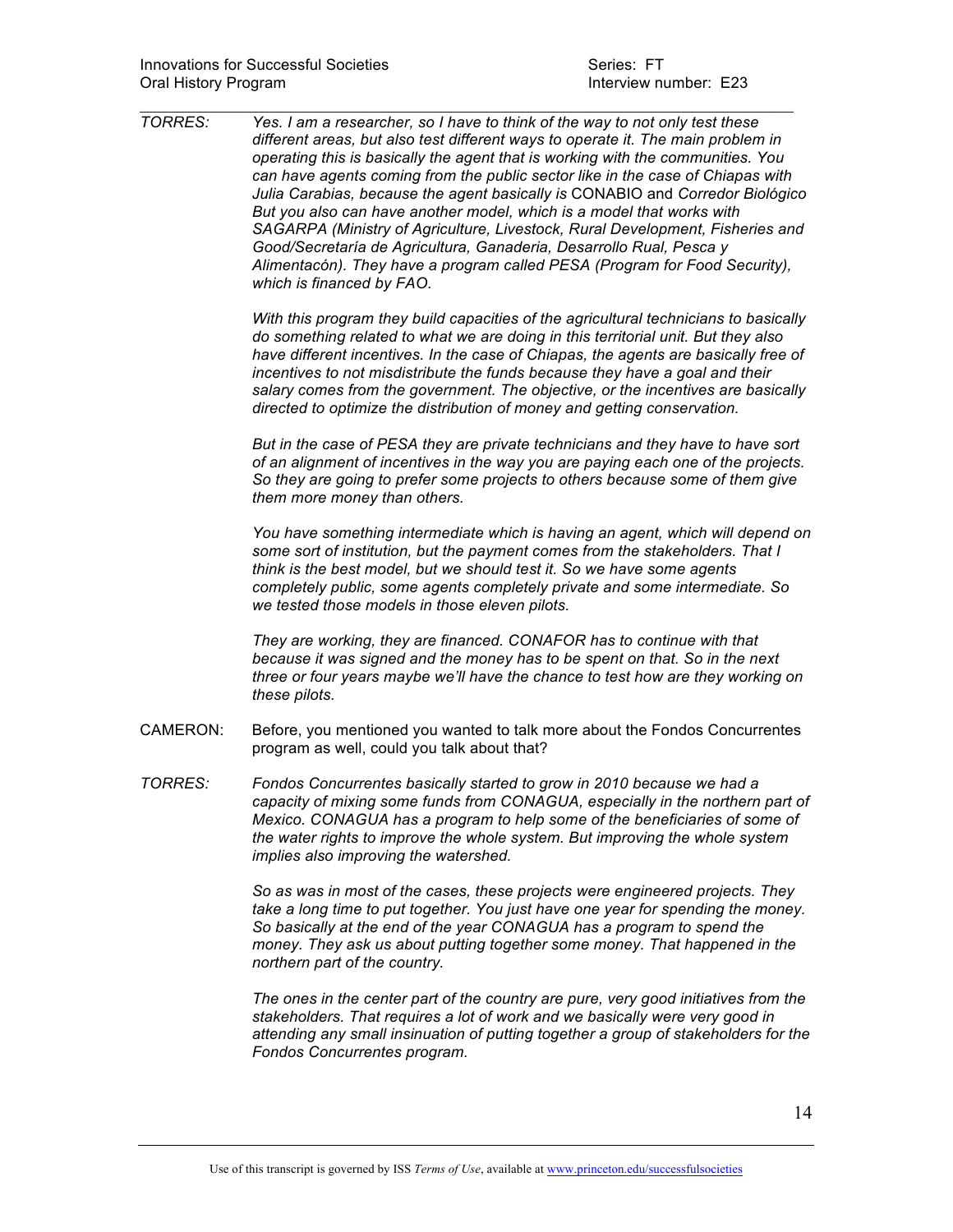$\mathcal{L}_\text{max}$  and  $\mathcal{L}_\text{max}$  and  $\mathcal{L}_\text{max}$  and  $\mathcal{L}_\text{max}$  and  $\mathcal{L}_\text{max}$  and  $\mathcal{L}_\text{max}$ CAMERON: So just to clarify what you're talking about in the north is that CONAGUA just says, "We've got this extra money, take it."

- *TORRES: Not directly "take it." You know you have to get an agreement and all that. Not all the money has to go there, but at least you know that there are going to be some stakeholders that are going to have money to put that money in the Fondos Concurrentes. You see?*
- CAMERON: So is it sustainable?

*TORRES: No, of course not, but in the beginning and in some cases it was very good such as in the irrigation districts in Sinaloa and Sonora. We started five or six different Fondos Concurrentes and the stakeholders were agriculture people, people in the agriculture sector. Not one of them was in forestry. They put together that and with that Fondos Concurrentes you can send people to try to create capacities in order to convince people that it is a good thing to conserve the forest and the watershed is good and all that. Then you start to convince other areas. I think it was very good.* 

> *Obviously that money coming from CONAGUA is just for one year. For the next years the work is to convince the stakeholders in order to put additional money if they want to.*

- CAMERON: The contracts don't have a minimum five-year*—*?
- *TORRES: The contracts for the money that is going to be delivered to the beneficiaries is a contract for five-years, but the Fondos Concurrentes is just one source of money coming from that bundle. Hopefully they are going to have more money in the next years, but who knows? They require a lot of effort to keep those funds working.*
- CAMERON: And in other parts of the country you're talking about Fondos Concurrentes—.
- *TORRES: Because they were initiatives from these different stakeholders in order to improve the water production. Many people in Mexico thought that just keeping the forest up there could be very good for—.*
- CAMERON: Why did people think that?
- *TORRES: In some cases, well perhaps because the people think the forest is humid and when you get into the forest it is a very humid environment, you ensure more humidity around it. But it is very good for selling conservation.*
- CAMERON: What are the key factors that make PES and Fondos Concurrentes, these programs, what are the key factors that make them more successful in some areas than in other areas? What is important?
- *TORRES: That is a very good question. Let me put it in terms of the tropical area because if we compare tropical with temperate areas, it is very easy to see. With a tropical area it would depend a lot on the opportunity cost of the longer stretch. It is strictly dependent on that. That opportunity cost is very dynamic, not only in time but also in the space, the territory. You do not have the same opportunity cost at the border of a forest, inside a forest, close to a town, in a hilly area or not and it is very variable. That is the main reason why you should apply this PES to some of the areas where you know they have good characteristics in order to incentive*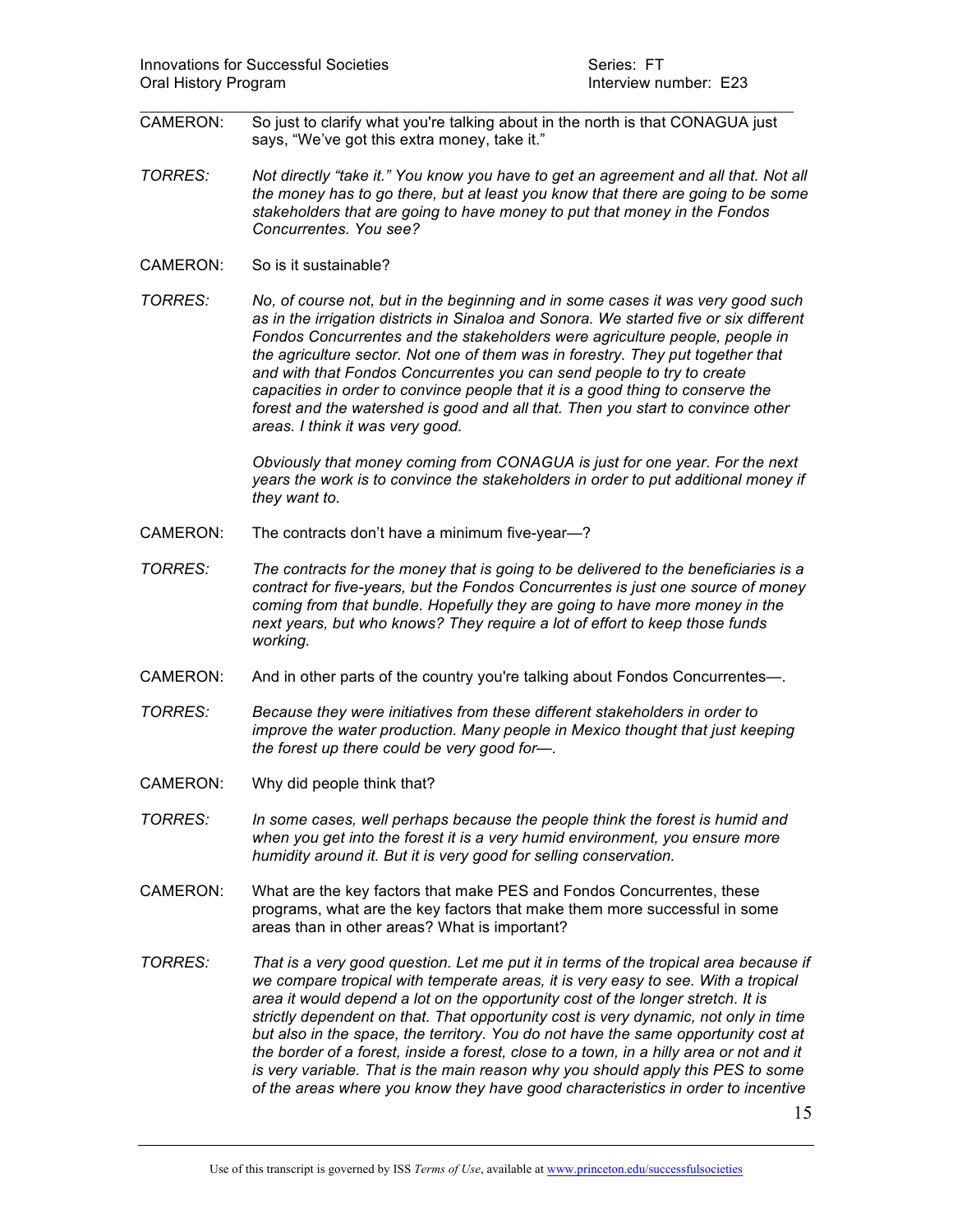$\mathcal{L}_\text{max}$  and  $\mathcal{L}_\text{max}$  and  $\mathcal{L}_\text{max}$  and  $\mathcal{L}_\text{max}$  and  $\mathcal{L}_\text{max}$  and  $\mathcal{L}_\text{max}$ *the people to conserve. Because if you apply PES in areas where nobody is going to try to harvest the forest or have large changes, up in the hill, it is very difficult for somebody up in the hill to have a large change. If you start to pay for that, you're throwing your money away. That is one of the main reasons.*

> *The other one I would say, about why it is working and why not, is that people live in the forests. They actually live there. They have many other needs. So naturally they have to do the largest change. You have to think in the way of management of the forest in this very complicated framer of needs and recovery of the forest. You have to put together everything. There is no way to think, in Mexico, that every area is not going to be touched. You are going to be always having people with pressure on the forest's resources.*

*If that is the case, you will need a lot of money to always keep paying these people. Otherwise, if you don't pay they are going to look for the best way to use that forestland. So that is the reason I insist that it is good in some areas, but it has to be applied with other programs, trying to satisfy the additional needs of the people.* 

- CAMERON: To overcome those economic factors?
- *TORRES: Yes.*
- CAMERON: So the places where that has happened has been in these priority areas?
- *TORRES: Yes. I had the opportunity to attend a seminar last year in France where they were analyzing what they call "policy mix," which is basically the same principle. They were analyzing the case of PES in Chiapas. I never thought that could be possible but now I say it is perfectly possible that they started to monitory some of the ejidos and communities. There is a program in the agriculture sector called PROGAN (Program to Improve Livestock Productivity/El Programa de Estímulos a la Productividad Ganadera). You get a subsidy for having cows. But now they changed it. You cannot just have cows but you have to have little cows, small cows, the babies.*
- CAMERON: Calves.
- *TORRES: Right. Now the people are using the money from PES to buy those cows. They get PES for five years and they use the money to buy cows. After the PES is finished they start to clear the area to extend the grazing area of their ownership*
- CAMERON: So the PES is helping fund deforestation.
- *TORRES: Yes.*
- CAMERON: Where is that happening?
- *TORRES: That is happening in the case that they presented in France, in Chiapas.*
- CAMERON: Where in Chiapas, do you know?
- *TORRES: I don't remember.*
- CAMERON: Do you remember the people that were presenting on that?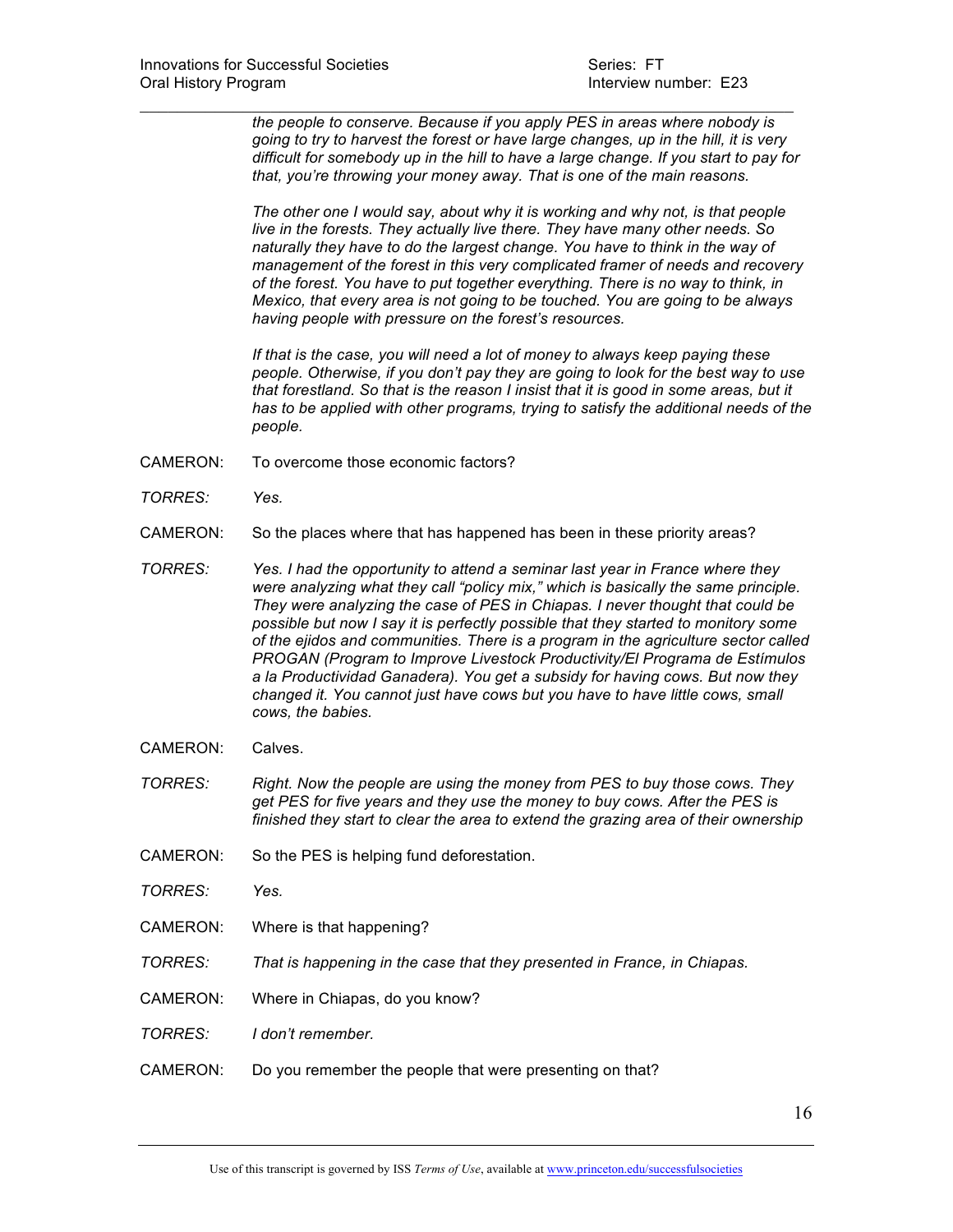$\mathcal{L}_\text{max}$  and  $\mathcal{L}_\text{max}$  and  $\mathcal{L}_\text{max}$  and  $\mathcal{L}_\text{max}$  and  $\mathcal{L}_\text{max}$  and  $\mathcal{L}_\text{max}$ *TORRES: Yes, Saline is her name. She works for—what is the name of the center?* CAMERON: CIFOR (Center for International Forestry Research). *TORRES: No, no CIFOR is the one in Indonesia right? There is a big, huge, French organization for agriculture, husbandry and forestry.*  CAMERON: CIFOR is the forestry one. *TORRES: Yes CIFOR is the forestry but this is called—.* CAMERON: I can—. *TORRES: It starts with Z.*  CAMERON: I can try and find it. So in Chiapas we've got these areas where they're getting agricultural subsidies where things are bad but we also have the area of this example where these things are going well. *TORRES: If you build capacities in these people, you start to convince them of the importance of the forestry and having increased productivity in the husbandry sector. You wouldn't have this problem. But the main thing is trying to build the capacity, having a project, subsidizing everything and then lead in. You cannot maintain or sustain the subsidies for the people. It is crazy, there is not enough money to do that.*  CAMERON: Can you talk about the sustainability of PES? *TORRES: The only way is with Fondos Concurrentes, otherwise it is very, very difficult. The basic principle of Fondos Concurrentes is to put together all the stakeholders, get money for the farm and distribute it with the Fondos Concurrentes approach. That is I think the only way it is sustainable.*  CAMERON: So you think it is important to grow the Fondos Concurrentes? *TORRES: Of course.*  CAMERON: At the cost of diminishing the national program? *TORRES: Yes. We did that.*  CAMERON: Right. *TORRES: We put some money from PES to Fondos Concurrentes as long as we had more proposals around the country.*  CAMERON: Do you think there is an upper limit on that, on the Fondos Concurrentes, on how many organizations, municipalities, states want to participate in that that you can do that? Are there places where there is no organization to run that sort of

*TORRES: Yes, there are so many of them. In those cases you have to apply this combination of different projects to try to keep conservation or increase productivity of sustained forest management.* 

program?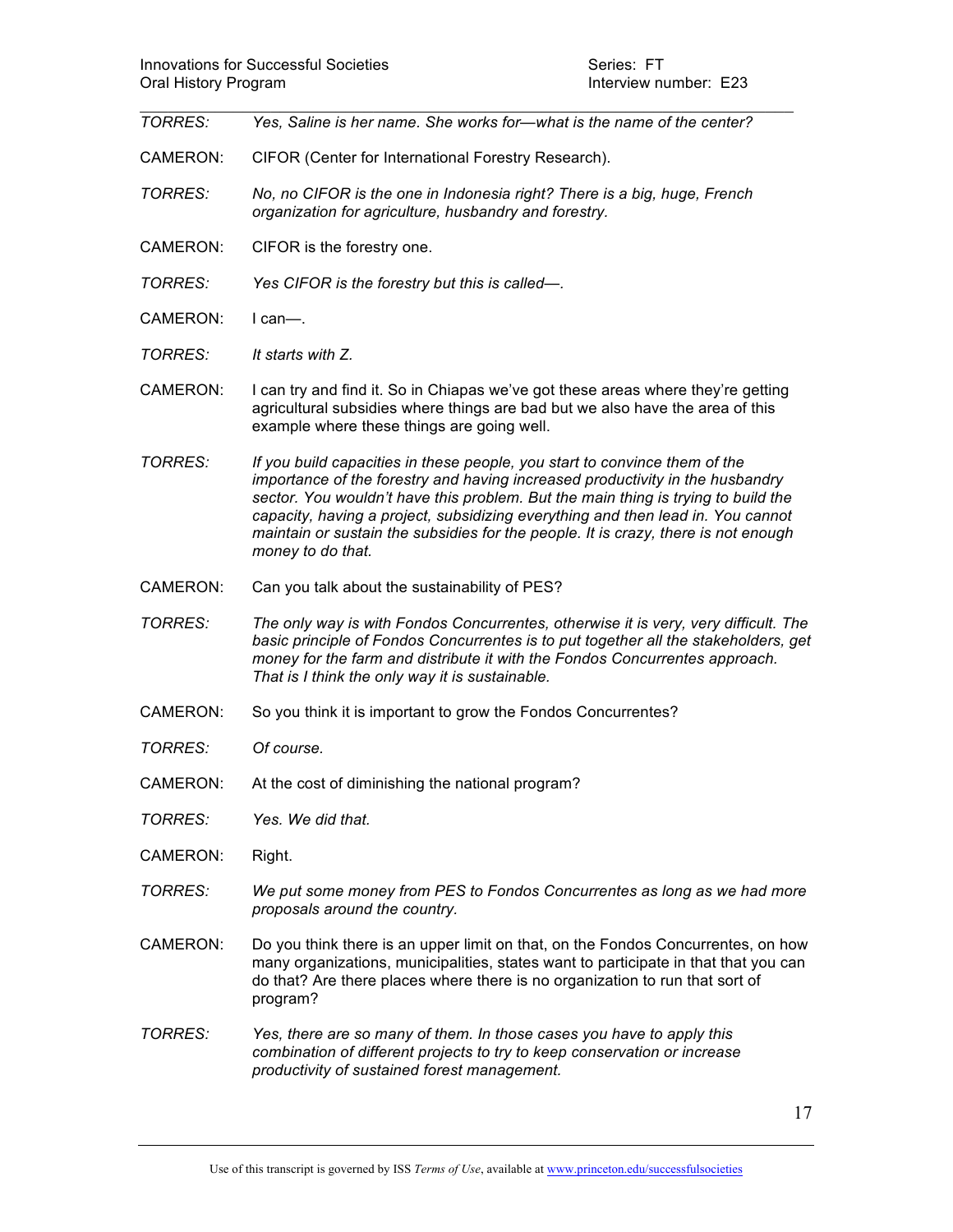## CAMERON: What do you see happening in the future?

*TORRES: It is hard to say. It will always depend on the main objective the administration has. As I told you the story of Felipe Calderón. If you have a leader with some specific goal, you will have drastic change. But I think the improvements are going to continue. Particularly, I have already convinced them of programs which when I was running the numbers every year I had to go to the treasury department to ask for more money for the next year. Knowing my colleagues in the economics area, I knew that you have to go to them and write some numbers and say, "This is more beneficial." You get more benefit with that.* 

 $\mathcal{L}_\text{max}$  and  $\mathcal{L}_\text{max}$  and  $\mathcal{L}_\text{max}$  and  $\mathcal{L}_\text{max}$  and  $\mathcal{L}_\text{max}$  and  $\mathcal{L}_\text{max}$ 

*When I did that, there were three programs that I said were good. One of them was the program of PROCYMAF, which is basically a capacity building program. I had finished a definitive evaluation of that program for a period of years. It was the only program that really had an impact on the wellbeing of people from the whole set of forestry programs in CONAFOR. It was the only one. Not PES, not any other, that is the only one.* 

*That program is only capacity building. I think we should put more effort on that. In 2010 we extended that program from twelve states to the whole country. I just wish that that program continues. With just capacity building, we can do so many things in the field.* 

*The other program, which is very good, also in numbers, is the program Soil Restoration. All the money goes to very poor people. You don't invest in enrichment equipment, conservation or doing nothing. You really put people to work together. Those programs build capacities and have some sort of social capital-building too. With those platforms of collaboration you can put together additional programs. It also has very good effects in many other areas and its effects are very good.* 

*The third program that works well when managed is a program preventing wild fires. That program also builds capacity and it is extraordinary for building platforms of collaboration between different ejidos and communities. Obviously it reduces a lot of the cost on fire prevention and attack.* 

- CAMERON: But not PES.
- *TORRES: No. I like it, I wouldn't say that they shouldn't do it but I think those other programs are a lot better for the same purposes as PES.*
- CAMERON: By the same purpose you mean these programs are more effective in reducing deforestation?
- *TORRES: In giving you more things. For reducing deforestation I think the wildfire program is good. But probably it is not as effective as PES perhaps. But in the long run they are building something that is sustainable and PES is not sustainable unless it is combined with other ones, especially capacity building.*
- CAMERON: I wanted to ask you for internal evaluations of CONAFOR. Do you have documents that you might be able to give me of these evaluations?
- *TORRES: They are all on the internet.*
- CAMERON: All on the internet?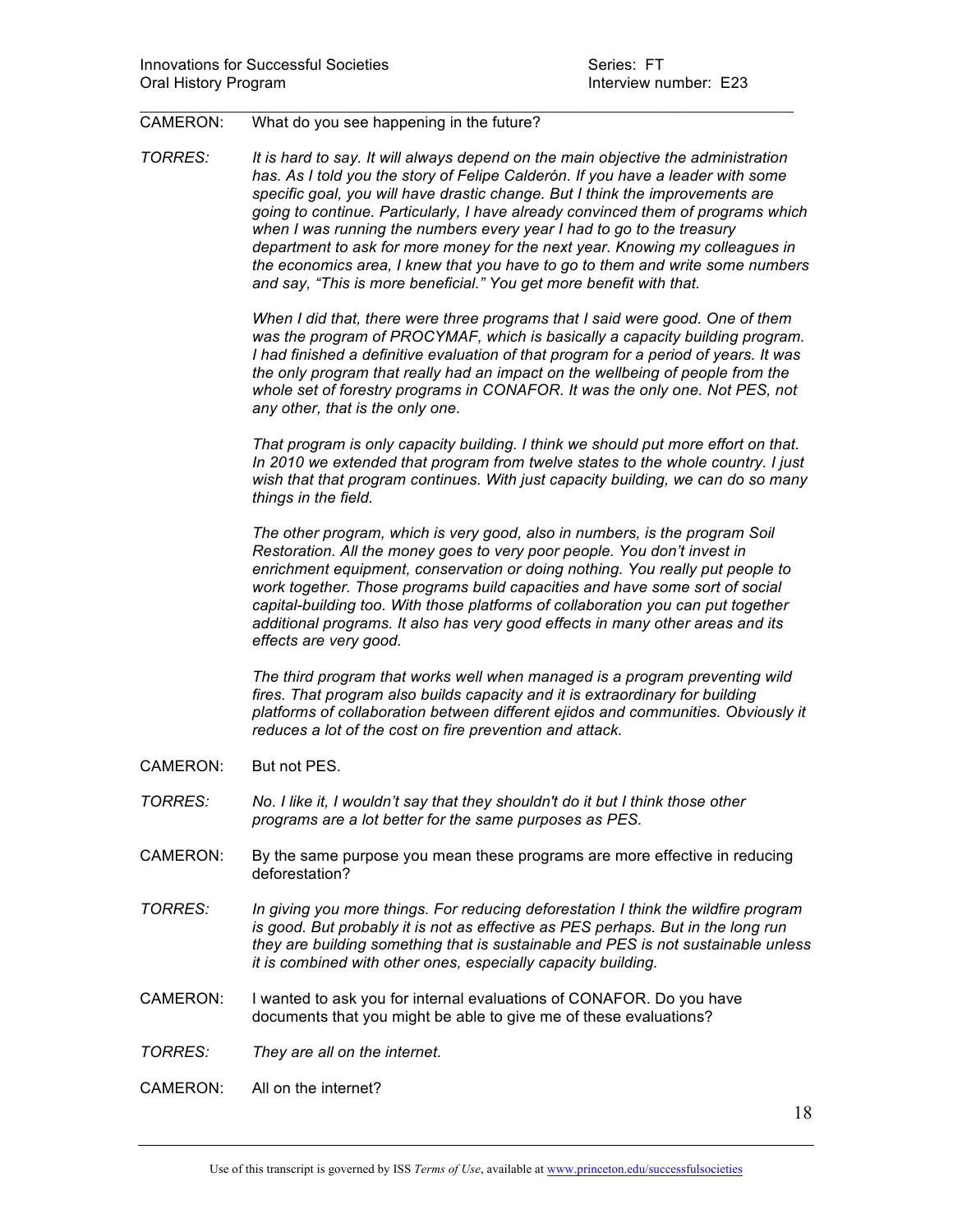*TORRES: Yes. The only one that is not on the internet is the one I did for the PROCYMAF program.* 

 $\mathcal{L}_\text{max}$  and  $\mathcal{L}_\text{max}$  and  $\mathcal{L}_\text{max}$  and  $\mathcal{L}_\text{max}$  and  $\mathcal{L}_\text{max}$  and  $\mathcal{L}_\text{max}$ 

- CAMERON: But I can get the other ones online.
- *TORRES: I can send you the draft. I am checking the English version so I can send you the draft.*
- CAMERON: Fantastic, thank you. The other things I was interested in were internal evaluations of CONAFOR. I know that every year there is a federal auditor that does it and I know that Calderón had his presidential office did audits. Are they public documents as well?
- *TORRES: No.*
- CAMERON: They're totally internal?
- *TORRES: They are all internal.*
- CAMERON: So I wouldn't be able to have a look at them? Is there any way I can request to see them from CONAFOR?
- *TORRES: At the end of the administration there is something called Libros Blancos. Libros Blancos contain all the reports made by that institution. So it is supposed to be an internal document but I don't know if CONAFOR should be willing to give you that for the end of the Calderón administration.*
- CAMERON: Great, I might—.
- *TORRES: That is very good. For the case of CONAFOR it is a very good work because it has an internal evaluations of all the programs, defines what were the problems, what were the budgets, how they were spent. It is very good.*

*There is also a document made in 2010, like a diagnostic of how all the programs were working, what should be the new goals which for each one of them.*

- CAMERON: And that was made by CONAFOR?
- *TORRES: That was made by CONAFOR.*
- CAMERON: Was that another internal document?
- *TORRES: It is an internal document. Of course they have also, if you ask for that probably they are going to give you the one, the current one, the program 2014-2019, because that one is already out of date.*
- CAMERON: That will be interesting to look at. Is there anything else that you recommend that I look at or people that I speak to?
- *TORRES: Did you have a chance to talk to José Carlos Fernandez?*
- CAMERON: I've emailed him, I haven't spoken to him yet.